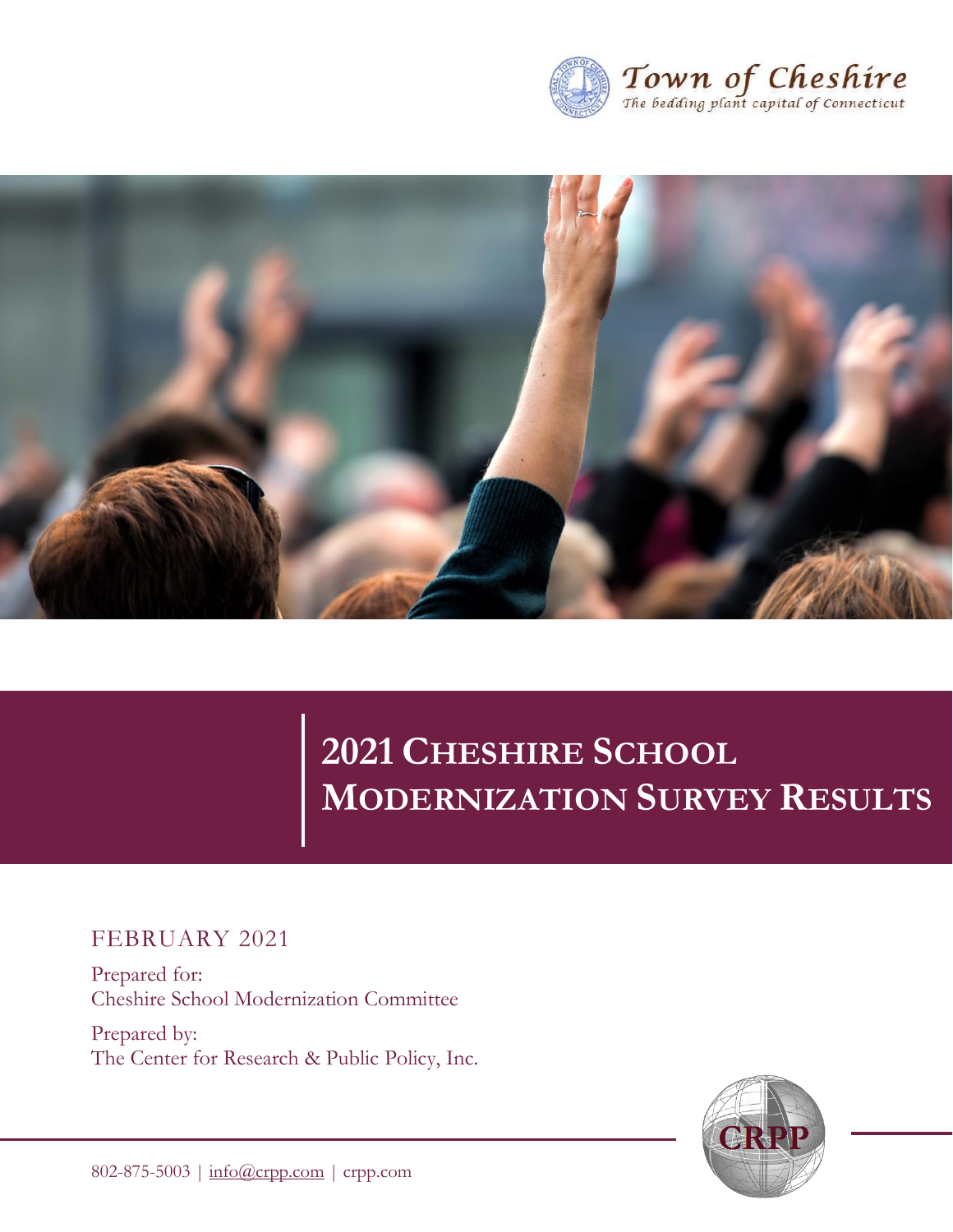All the analyses, findings and recommendations contained within this report are the exclusive property of the Cheshire School Modernization Committee, Cheshire, Connecticut.

As required by the Code of Ethics of the National Council on Public Polls and the United States Privacy Act of 1974, The Center for Research and Public Policy maintains the anonymity of respondents to surveys the firm conducts. No information will be released that might, in any way, reveal the identity of the respondent.

Moreover, no information regarding these findings will be released without the written consent of an authorized representative of Cheshire School Modernization Committee.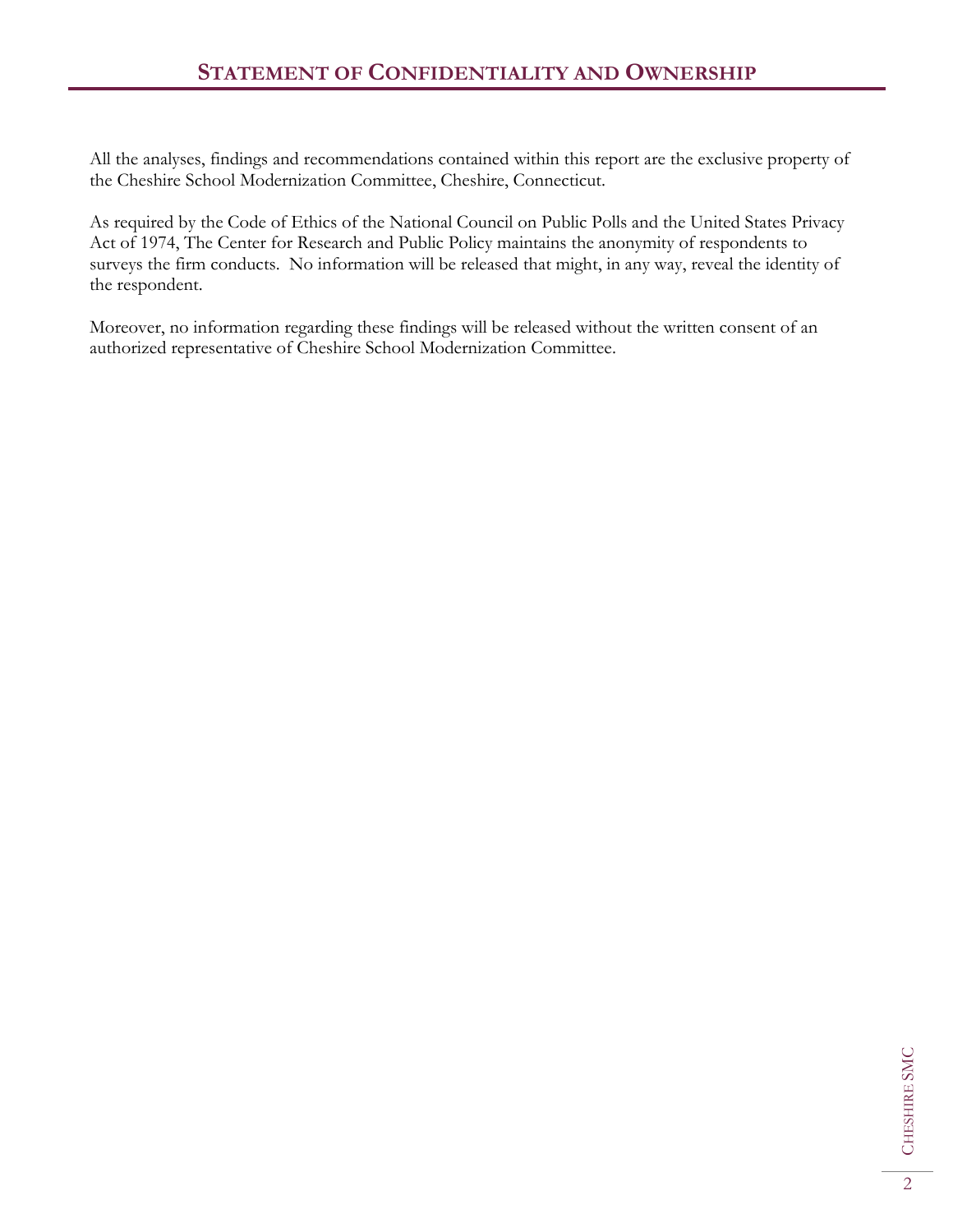

**Page 4**



**Page 5**





**Page 6**

## **Summary of Findings**

| Quality of Life                           | Page $10$ |
|-------------------------------------------|-----------|
| Interest in School Modernization          | Page 11   |
| Awareness / Knowledge of Cheshire Schools | Page 14   |
| Support and Opposition of Modernization   | Page 16   |
| Communication                             | Page 17   |
| History of School Use                     | Page 19   |
| Demographics                              | Page 20   |



**Page 23**

Survey Instrument Composite Aggregate Data Crosstabulations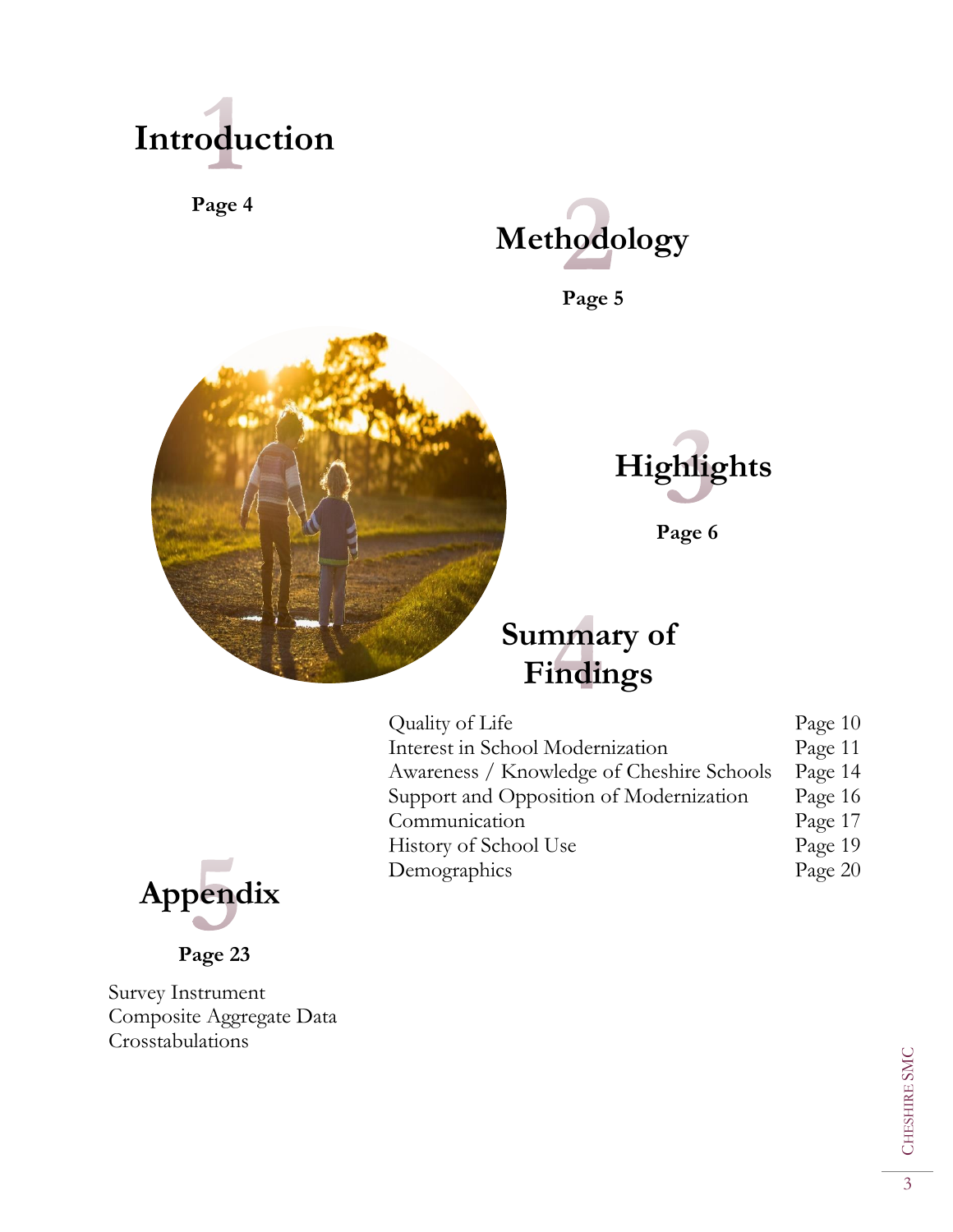The Center for Research & Public Policy (CRPP) is pleased to present the results to two surveys on behalf of the Town of Cheshire School Modernization Committee (SMC). The surveys were conducted to collect resident and business owner /manager input regarding the modernization of Cheshire's Public Schools.

**<sup>I</sup>NTRODUCTION 1**

The research study included 400 completed random phone surveys among residents of Cheshire. A second, identical, survey was completed by 903 Cheshire resident respondents online. Within the two surveys, 132 respondents self-identified as owners and/or managers of a business located in Cheshire.

The phone survey  $(N=400)$  was conducted February 8-24, 2021. The online version of the survey  $(N=903)$ was conducted between February 1-24, 2021.

The survey included the following areas for investigation:

- Quality of life living in Cheshire;
- Current standard of living;
- Overall impression of Cheshire town services and public schools;
- Interest in the planning process for school modernization;
- **•** Perceived importance of modernizing the Cheshire public schools;
- Awareness and knowledge levels for required needs identified by SMC;
- Overall support or opposition to modernizing Cheshire public schools;
- Reasons for support or opposition to modernizing the schools;
- Sources for information about the Cheshire school system and town;
- Personal history of Cheshire public schools use; and,
- Demographics.

Section 2 of this report discusses the Methodology used in the study, while Section 3 includes Highlights derived from an analysis of the quantitative research. Section 4 is a Summary of Findings from the survey.

Section 5 is an Appendix to the report containing the crosstabulations and the survey instrument employed.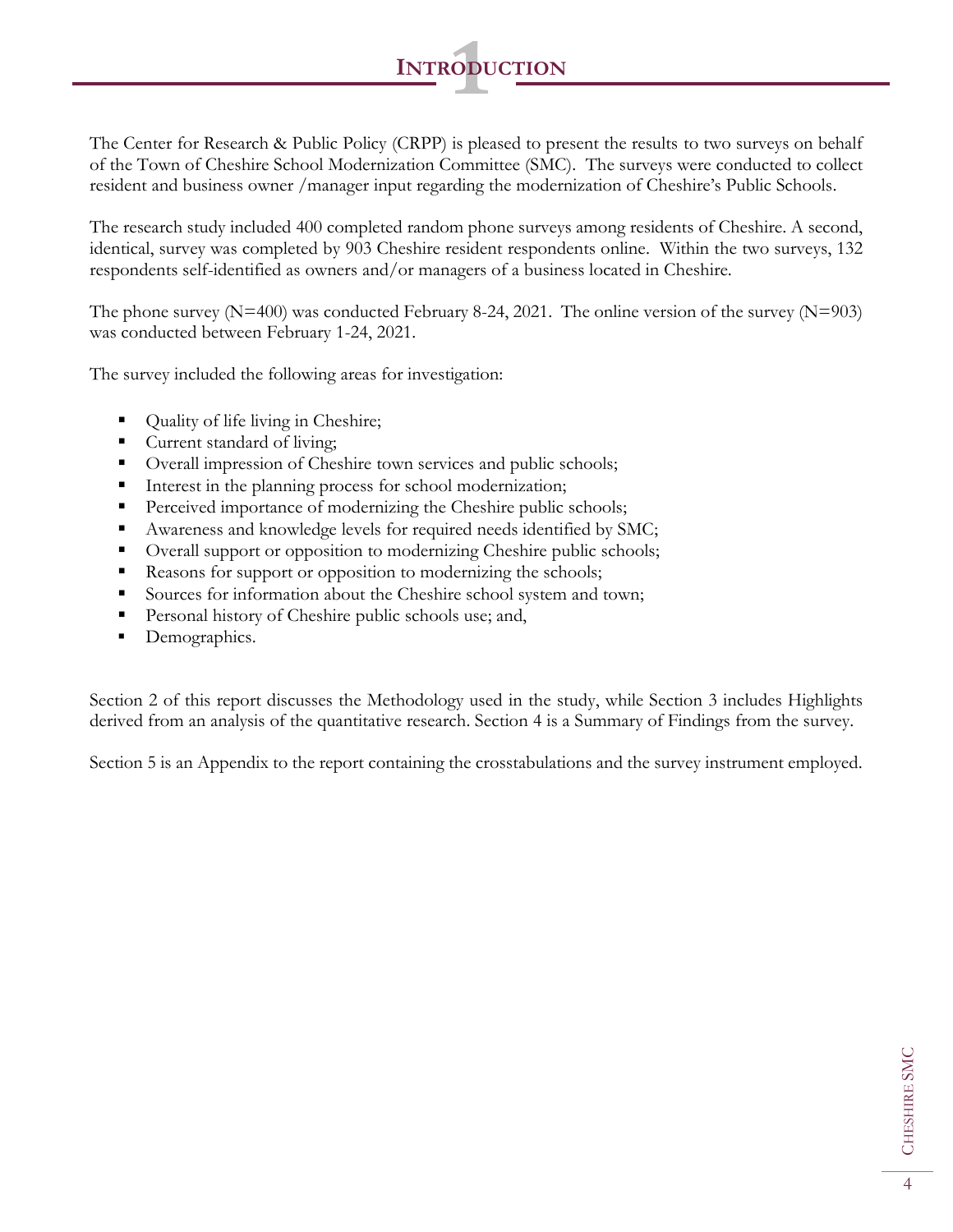

Using a quantitative research design, CRPP completed phone (cell and landline) surveys among 400 residents of the Town of Cheshire. An online survey was also completed among 903 Cheshire residents. A total of 132 respondents, between both surveys, self-identified as owners and/or managers of a business in Cheshire.

Survey design input was provided by CRPP as well members of the SMC.

Survey design is a careful, deliberative process to ensure fair, objective and balanced surveys. Staff members, with years of survey design experience, edit out any bias. Further, all scales used by CRPP (either numeric, such as one through ten, or wording such as strongly agree, somewhat agree, somewhat disagree, or strongly disagree) are balanced evenly. Additionally, placement of questions is carefully accomplished so that order has minimal impact.

### **Telephone Survey**

All telephone interviews were conducted during February 8-24, 2021. Residents were contacted by phone between 5:00 p.m. and 9:00 p.m. weekdays and 10:00 a.m. and 4:00 p.m. on the weekend. Respondents qualified for the survey if they were a resident of the town of Cheshire and 18 years of age or older.

All population-based surveys conducted by CRPP are approximately proportional to population contributions within states, towns, and known census tract, group blocks and blocks. This distribution ensures truly representative results without significant under-or-over representation of various geographic or demographic groups within a sampling frame.

CRPP utilized a "super random digit" sampling procedure, which derives a working telephone sample of both listed and unlisted telephone numbers. This method of sample selection eliminates any bias toward only listed telephone numbers. Additionally, this process allows randomization of numbers, which equalizes the probability of qualified respondents being included in the sampling frame. A "mixed access" sample of both cell and landline phone numbers was utilized. English and Spanish speaking researchers were available.

Statistically, a sample of 400 completed surveys has an associated margin for error of  $+/- 4.9\%$  at a 95% confidence level.

#### **Online Survey**

CRPP programmed an online version of the survey instrument. The online version was open to all residents town wide. Cheshire residents and business managers / owners were encouraged to go to the online link and complete the survey. All online surveys were completed between February 1-24, 2021.

The link was posted on various websites including the town of Cheshire site. Outreach to encourage participation included posting the link on town and committee social media pages, in the Cheshire community forum "Patch", emailed to available distribution lists and more.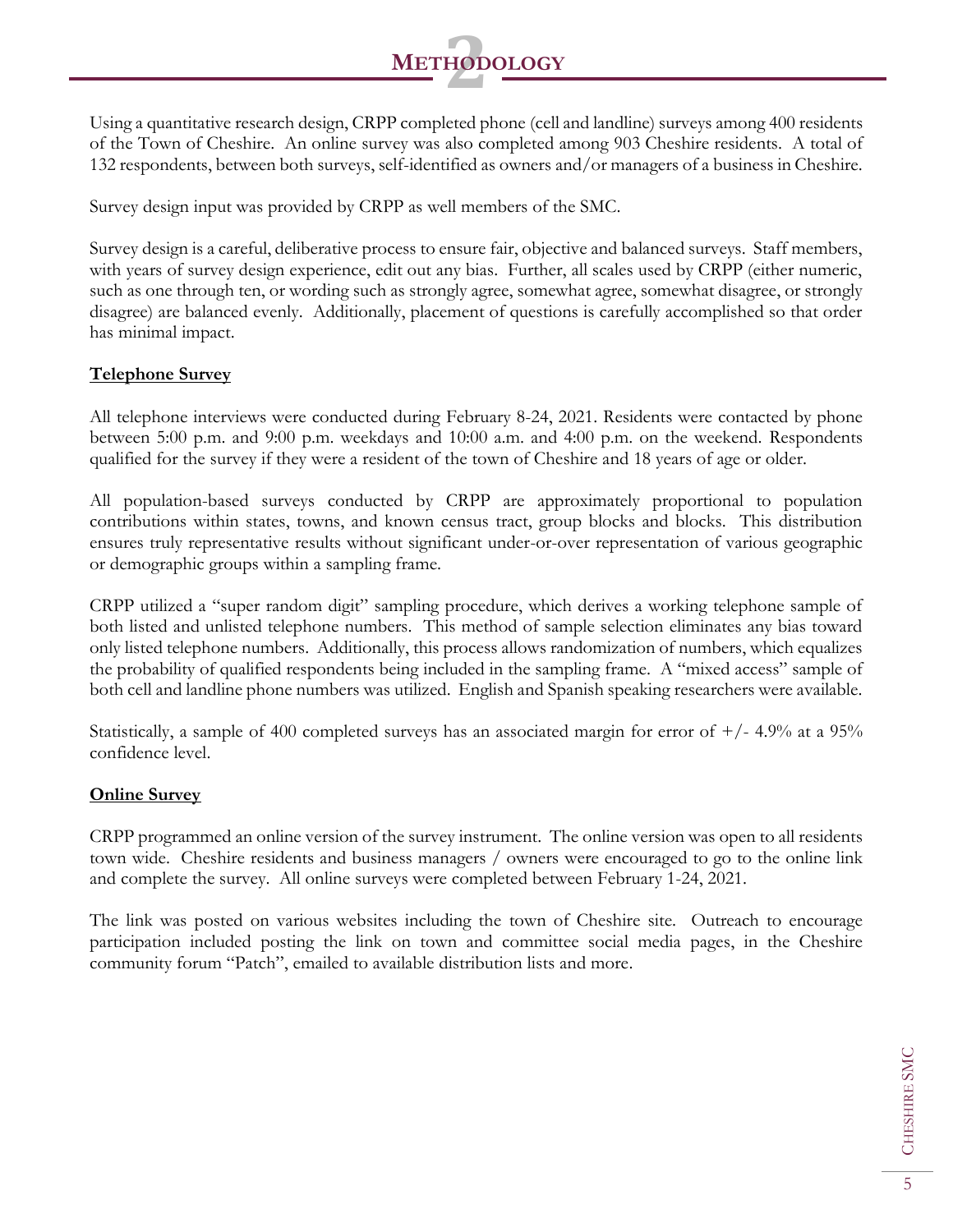#### **Overall**

All facets of the study were completed and managed by CRPP's senior staff and researchers. These aspects included: survey design, sample plan design, pretest, computer programming, fielding, coding, editing, verification, validation and logic checks, computer analysis, analysis, and report writing.

Importantly, readers of this report should note that any survey is analogous to a snapshot in time and results are only reflective of the time in which the survey was undertaken. Should concerted public relations or information campaigns be undertaken during or shortly after the fielding of the survey, the results contained herein may be expected to change and should be, therefore, carefully interpreted and extrapolated.

Cross tabulations of data were developed and are included with this report. These compare core survey questions by demographic subgroups such as: number of years living in Cheshire, age, residents with /without children, likeliness to vote in referendum, income, school attendance zone, voting location, ownership / management of a business, and gender.

Each qualified resident who lives or manages / owns a business in Cheshire had an equal chance for participating in the phone survey. Statistical random error, however, can never be eliminated but may be significantly reduced by increasing sample size.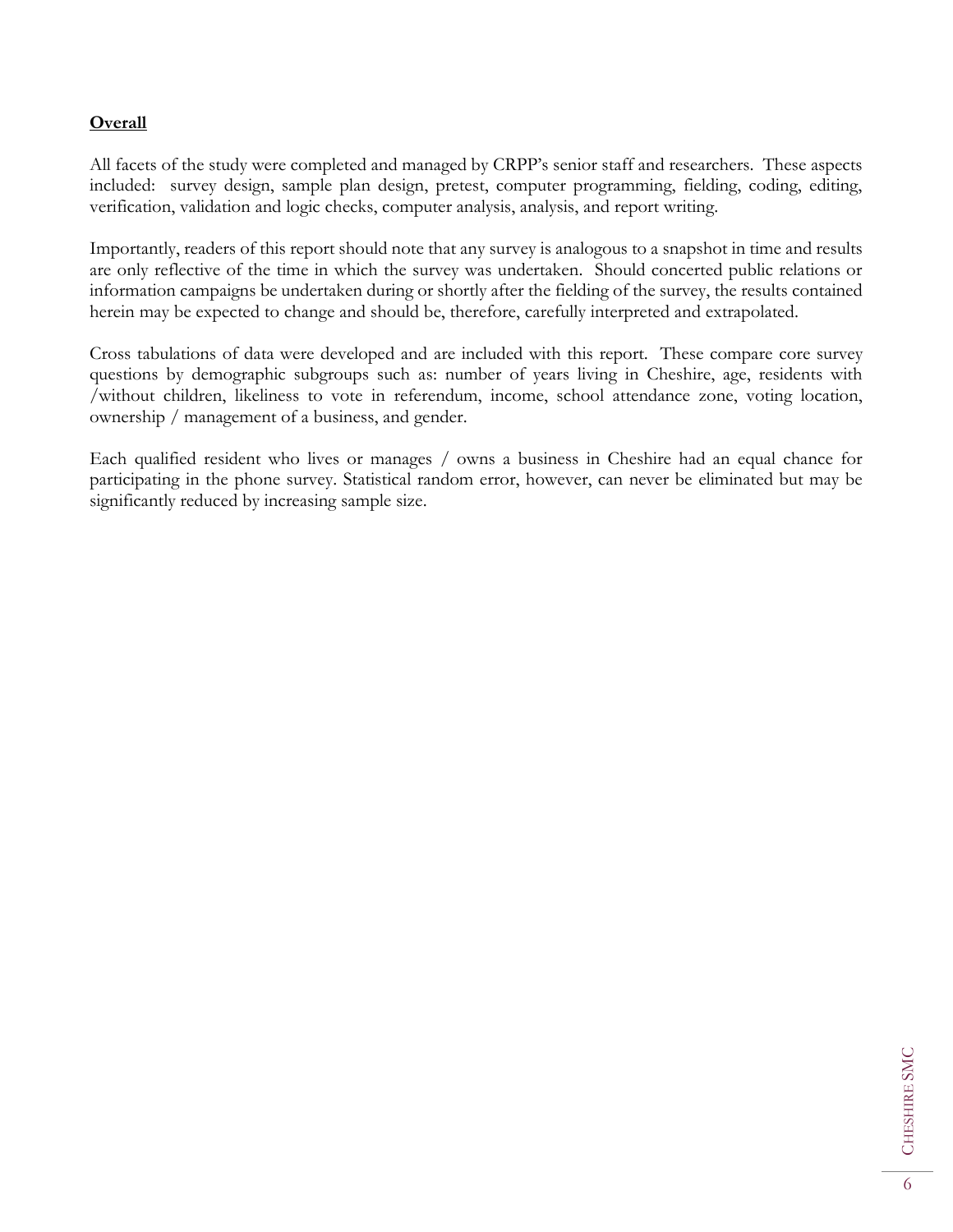

## **ON QUALITY OF LIFE**

**Impressively, a large majority of survey respondents, 98.5%, reported their quality of life living in Cheshire as very good (65.8%) or good (32.8%).**

**Similarly, a strong majority of respondents, 91.3%, suggested their current standard of living, compared to two years ago, had either improved (22.8%) or there was no movement but is good (68.5%). Some noted their standard of living saw no movement and is not so good (3.5%) or has declined (3.5%).** 

**A strong rating for town of Cheshire services was recorded. A large percentage of respondents (90.3%) rated town services positively – ratings of seven to ten on a ten-point scale.** 

**Survey respondents offered similarly strong ratings for Cheshire public schools at 82.6% -- ratings of seven to ten on a ten-point scale.** 

## **MODERNIZING CHESHIRE PUBLIC SCHOOLS**

**Over three-quarters of all phone survey respondents, 78.5%, indicated they were very interested or somewhat interested in the planning process for Cheshire public school modernization.** 

**A large majority, 86.5%, indicated they consider the modernization of Cheshire public schools as very (54.3%) or somewhat (32.3%) important.** 

**In a town-wide school modernization effort, the considerations respondents named as most important included (in declining order): improving IT technology (38.8%), improving air quality/ventilation (29.8%), modernizing the schools (29.8%), renovating facilities (27.0%), meeting ADA requirements (26.3%), becoming more energy efficient (25.5%) and designing schools for better teaching and learning (22.5%).** 

**Fewer respondents named the following considerations as "most important": improving driveway traffic patterns for cars/buses/pedestrians (10.3%), improved pick up/drop off traffic patterns ((9.8%), more athletic / sports programs (8.0%) and increased storage space (5.3%).**

### **AWARENESS/KNOWLEDGE**

**The survey was designed to measure awareness of several needs identified by the Cheshire SMC that required attention. Strongest awareness (very and somewhat aware) was recorded for (in declining order): increasing operational costs (84.0%), older school facilities cost significantly more for upkeep (79.3%), and most Cheshire schools were built prior to the 1950's (78.0%).**

**Lower awareness levels were recorded for: some schools not currently meeting ADA requirements (59.3%), and the potential for 15% public school enrollment growth before 2025 (48.0%).**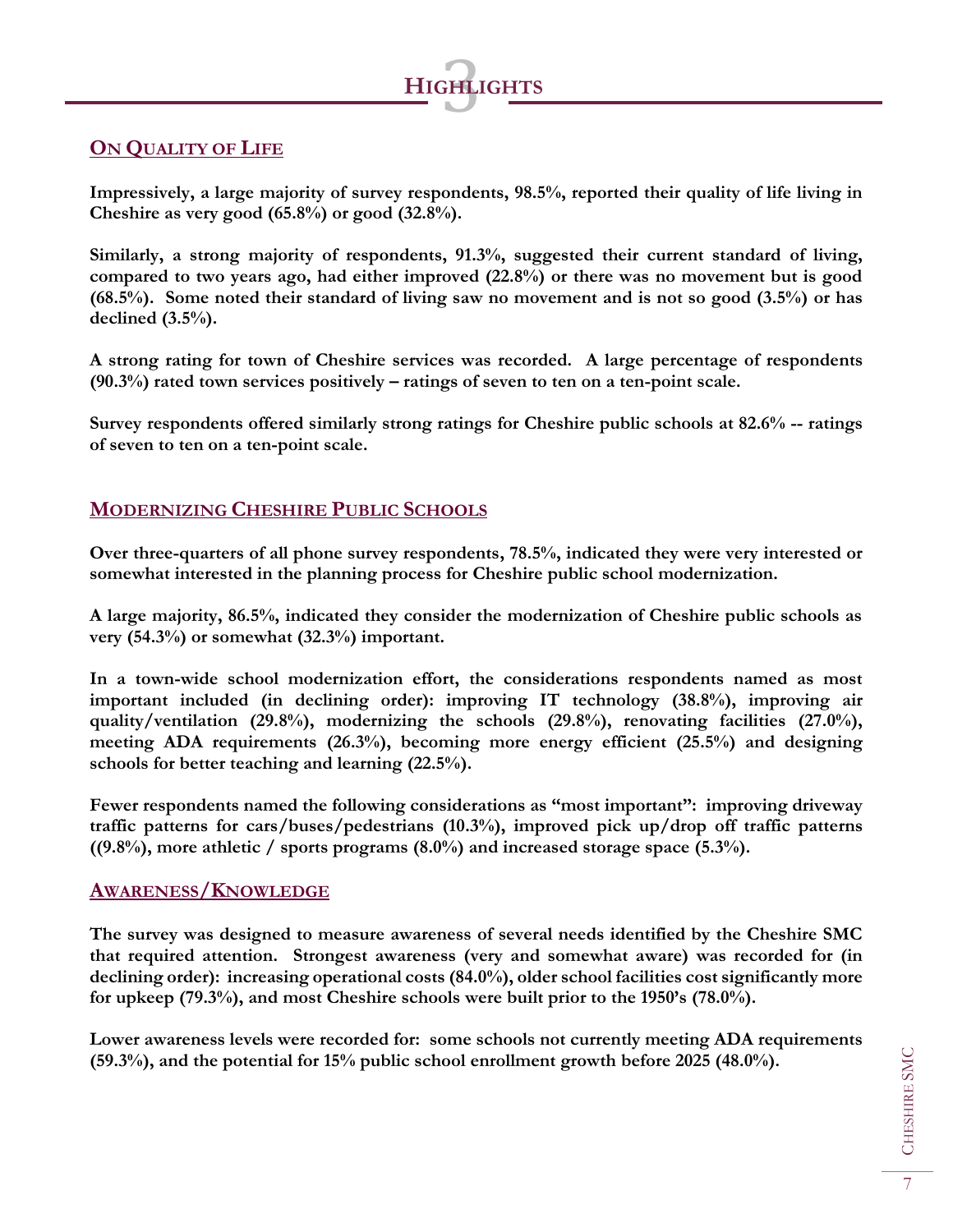## **STATEMENTS: MOVING FORWARD**

**Large majorities of survey respondents agreed (strongly or somewhat) that school modernization communication efforts should distinguish between required and desired upgrades in a modernization effort (93.8%).** 

**Importantly, 90.3% of all survey respondents agreed (strongly or somewhat) that they could be convinced to support funding school modernization if they clearly understood the need.**

**Others agreed (strongly or somewhat) that modernized schools are important in preparing competitive students, important in maintaining home values, that modernized school facilities impact economic development positively, and education quality is impacted by the quality of school facilities – 88.5%, 87.3%, 82.3% and 81.8%, respectively.**

## **SUPPORT AND OPPOSITION**

**There exists strong support (strongly or somewhat) for school modernization in Cheshire. In more than an eight-to-one result, 84.8% noted they would either strongly (50.7%) or somewhat support (34.1%) public school modernization. Others, 11.1% suggested they were strongly (6.3%) or somewhat opposed (4.8%) to school modernization.**

**While respondents were not, yet, presented with the costs to taxpayers for public school modernization, there is strong foundational support for such efforts. Communication of the need as well as delineation between required and desired needs will help residents make their respective decisions on support**.

**In an open-end format question, all respondents were asked why they supported or opposed public school modernization. A second open-end format question followed asking each respondent to name three or four things they would need to see, hear, or better understand before they would be likely or even more likely to support modernizing Cheshire public schools in a November 2021 referendum. Thousands of responses to these open-end format questions were collected and are presented within the appendix to this report.** 

### **COMMUNICATION**

**The leading sources for information about the Cheshire public school system and town included (in declining order): local print newspapers (51.2%), friends/family/neighbors/co-workers (33.3%), the internet (22.5%), directly from the schools/system (12.3%), the Cheshire town website (12.0%) and the Cheshire schools website (11.8%).**

**The leading social media platforms included (in declining order): Facebook (56.0%), Twitter (20.8%), Instagram (17.8%), YouTube (10.0%) and LinkedIn (6.3%).**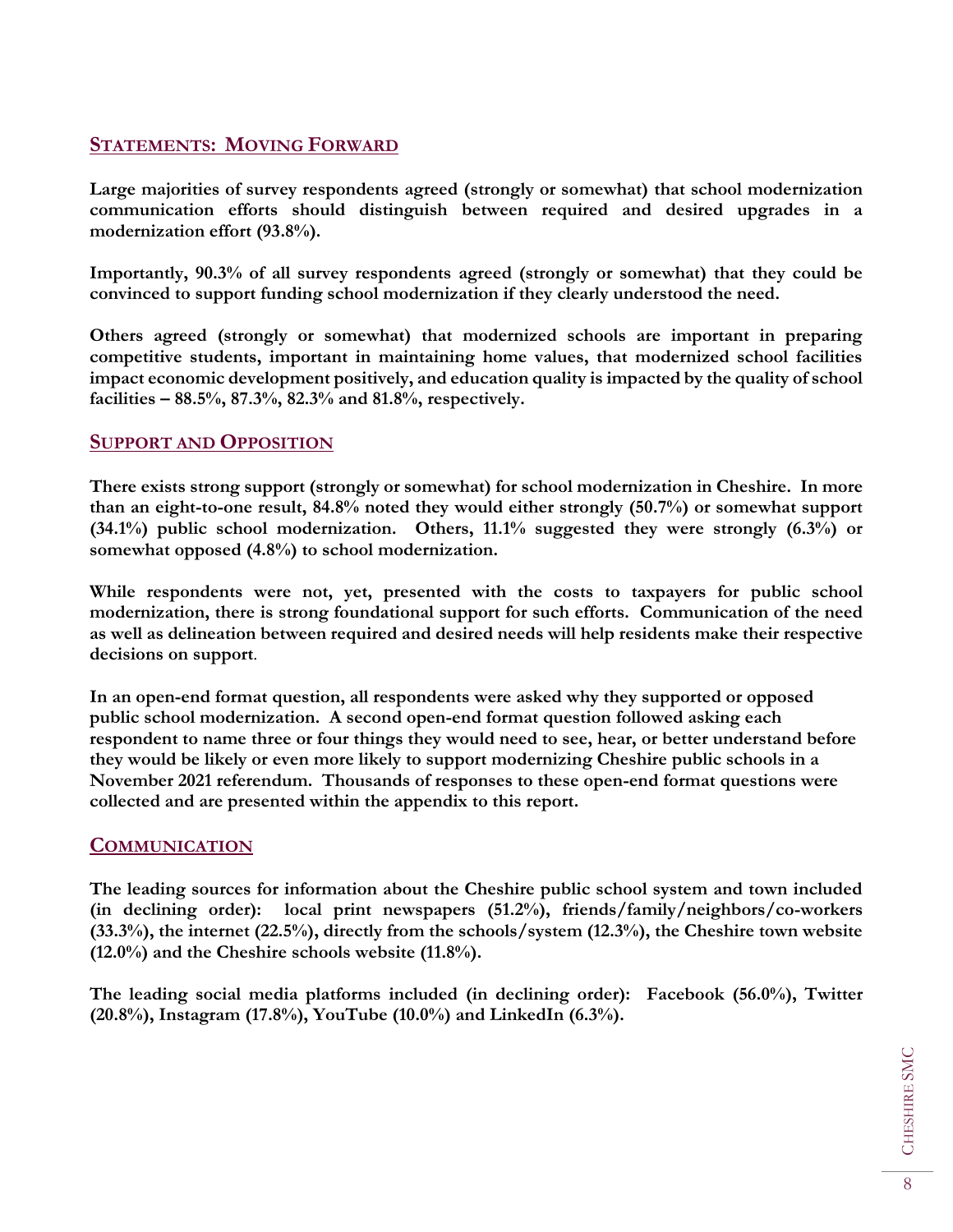## **HISTORY OF CHESHIRE PUBLIC SCHOOL USE**

**Significant numbers of Cheshire residents report visiting and using Cheshire public schools over the years. Cheshire High School was visited/used the most (76.0%) followed by Dodd Middle School, Highland School and Doolittle School – 57.3%, 48.0%, and 39.5%, respectively.**

**The leading reasons for the visits or use included (in declining order): athletic field/sport events (52.4%), voting (51.6%), parent/teacher events/conferences (44.4%), student events (36.6%), and family events (33.6%).**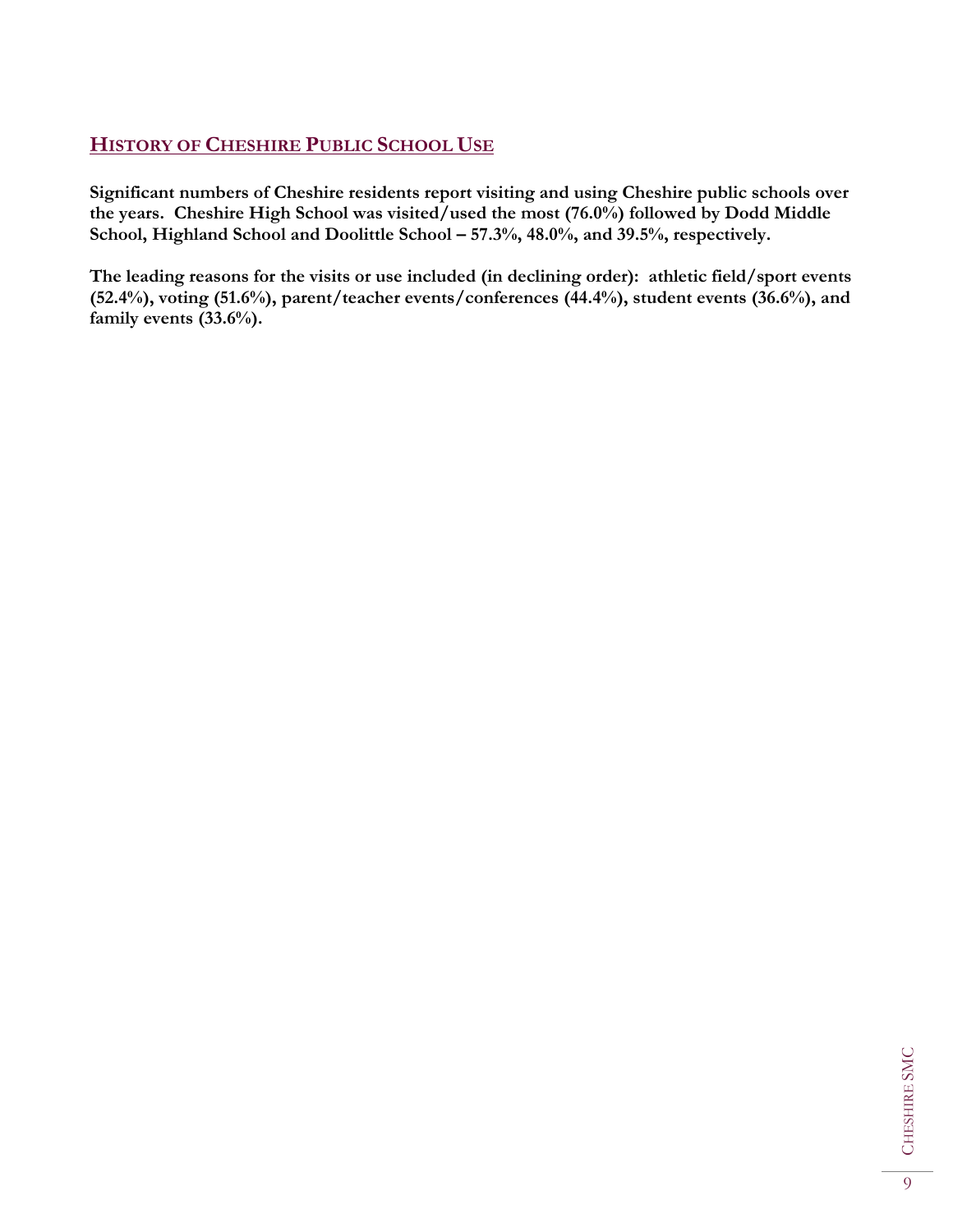Readers are reminded that the narrative throughout this report refers to composite aggregate telephone survey data – 400 residents. Text, tables and graphs throughout this report present these composite results. The online survey results (N=903) are also often displayed within tables and graphs held within this report. In addition, composite results (N=132) from respondents self-identifying as a business owner / manager in either the phone or online survey are displayed within the tables and graphs.

**SUMMARY OF FINDINGS** 

## **QUALITY OF LIFE**

All respondents were asked to report their overall quality of life in Cheshire, Connecticut. A large majority, 98.5%, suggested their quality of life was very good (65.8%) or good (32.8%). Results are displayed in the following table.

| <b>Overall Quality of Life</b> | Percent<br>Phone | Percent<br>Online | Percent<br><b>Business</b> |
|--------------------------------|------------------|-------------------|----------------------------|
| Very good                      | 65.8             | 58.9              | 68.9                       |
| Good                           | 32.8             | 40.0              | 29.5                       |
| Poor                           | 1.3              | 0.9               | 0.8                        |
| Very poor                      | 0.0              | 0.1               | 0.8                        |
| Unsure                         | 0.3              | $0.1\,$           | 0.0                        |
| Total Very good or Good        | 98.5             | 98.9              | 98.5                       |

A large majority of respondents, 91.3%, see their standard of living as improved (22.8%) compared to two years ago, or no movement, but good (68.5%). Some, 7.0%, suggested their standard of living had either no movement or was not so good (3.5%) and has declined (3.5%). Results are displayed in the following table.

| <b>Standard of Living Compared to Past</b> | Percent<br>Phone | Percent<br>Online | Percent<br><b>Business</b> |
|--------------------------------------------|------------------|-------------------|----------------------------|
| Improved                                   | 22.8             | 30.3              | 28.8                       |
| No movement, but good                      | 68.5             | 60.1              | 58.5                       |
| No movement, and not so good               | 3.5              | 2.1               | 2.3                        |
| Has declined                               | 3.5              | 6.4               | 7.6                        |
| Unsure                                     | 1.8              | 1.0               | 3.0                        |
| Total Improved or No movement, but good    | 91.3             | 90.5              | 87.1                       |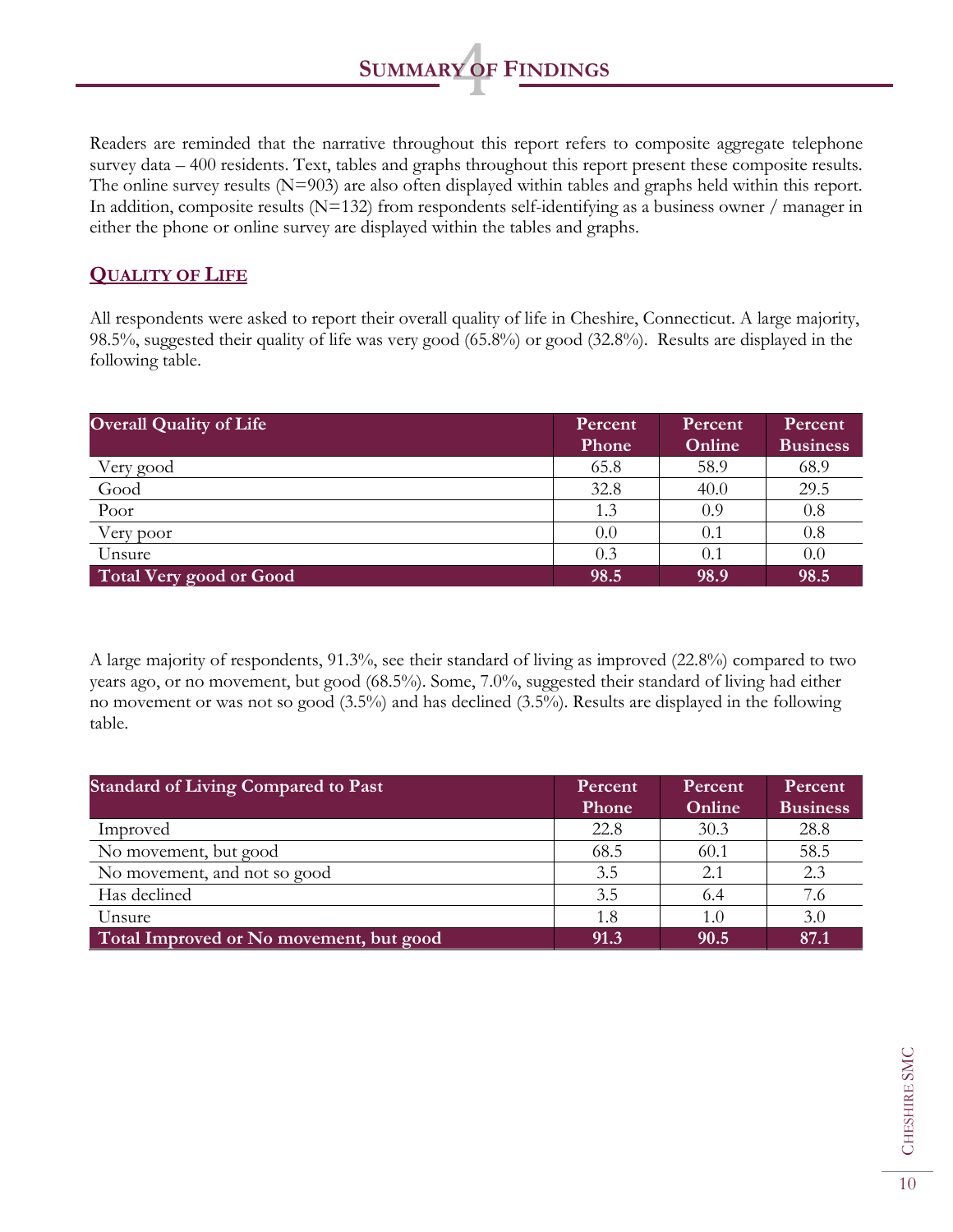Respondents were asked to rate their overall impression of the quality of Cheshire town services (such as policing, emergency, library, and parks and recreation) and public schools on a scale of one to ten where one is very poor and ten is very good. A large majority of respondents indicated a positive overall impression, with a seven to ten rating, of Cheshire town services (90.3%) and Cheshire public schools (82.6%). Results are displayed in the following table.

| <b>OVERALL IMPRESSIONS</b> | <b>PHONE</b><br><b>PERCENT</b><br>$(7-10 RATING)$ | <b>ONLINE</b><br><b>PERCENT</b><br>$(7-10 RATING)$ | <b>BUSINESS</b><br><b>PERCENT</b><br>$(7-10 RATING)$ |
|----------------------------|---------------------------------------------------|----------------------------------------------------|------------------------------------------------------|
| Cheshire town services     | 90.3                                              | 88.0                                               | 90.1                                                 |
| Cheshire public schools    | 82.6                                              | 85.2                                               | 85.7                                                 |

## **MODERNIZING CHESHIRE PUBLIC SCHOOLS**

Respondents were provided with the following brief description of the Cheshire SMC and goals.

*A committee has been charged with collecting input from residents to assist town leaders in developing the plans for modernizing Cheshire Public Schools. The Cheshire School Modernization Committee (SMC), over the past year and a half, has been studying public school needs and associated costs for both new construction and renovation.* 

*For the purposes of this survey, the term modernization is more than just new construction, refurbishing or renovation of buildings and may include adding modern technology, updating learning spaces, meeting building codes as well as Americans with Disabilities / ADA accessibility requirements.*

### **Interest**

Respondents were asked how interested they were in the planning process for Cheshire Public School modernization. Over three-quarters of respondents, 78.5%, indicated they were very (37.0%) or somewhat interested (41.5%). Results are displayed in the following table.

| <b>Interest in Public School Modernization</b> | Percent<br>Phone | Percent<br>Online | Percent<br><b>Business</b> |
|------------------------------------------------|------------------|-------------------|----------------------------|
| Very interested                                | 37.0             | 49.2              | 49.2                       |
| Somewhat interested                            | 41.5             | 42.3              | 43.9                       |
| Somewhat uninterested                          | 8.3              | 4.1               | 0.8                        |
| Not at all interested                          | 11.0             | 3.3               | 5.3                        |
| Unsure $/$ Don't know                          | 2.3              | 1.1               | 0.8                        |
| <b>Total Very or Somewhat interested</b>       | 78.5             | 91.5              | 93.2                       |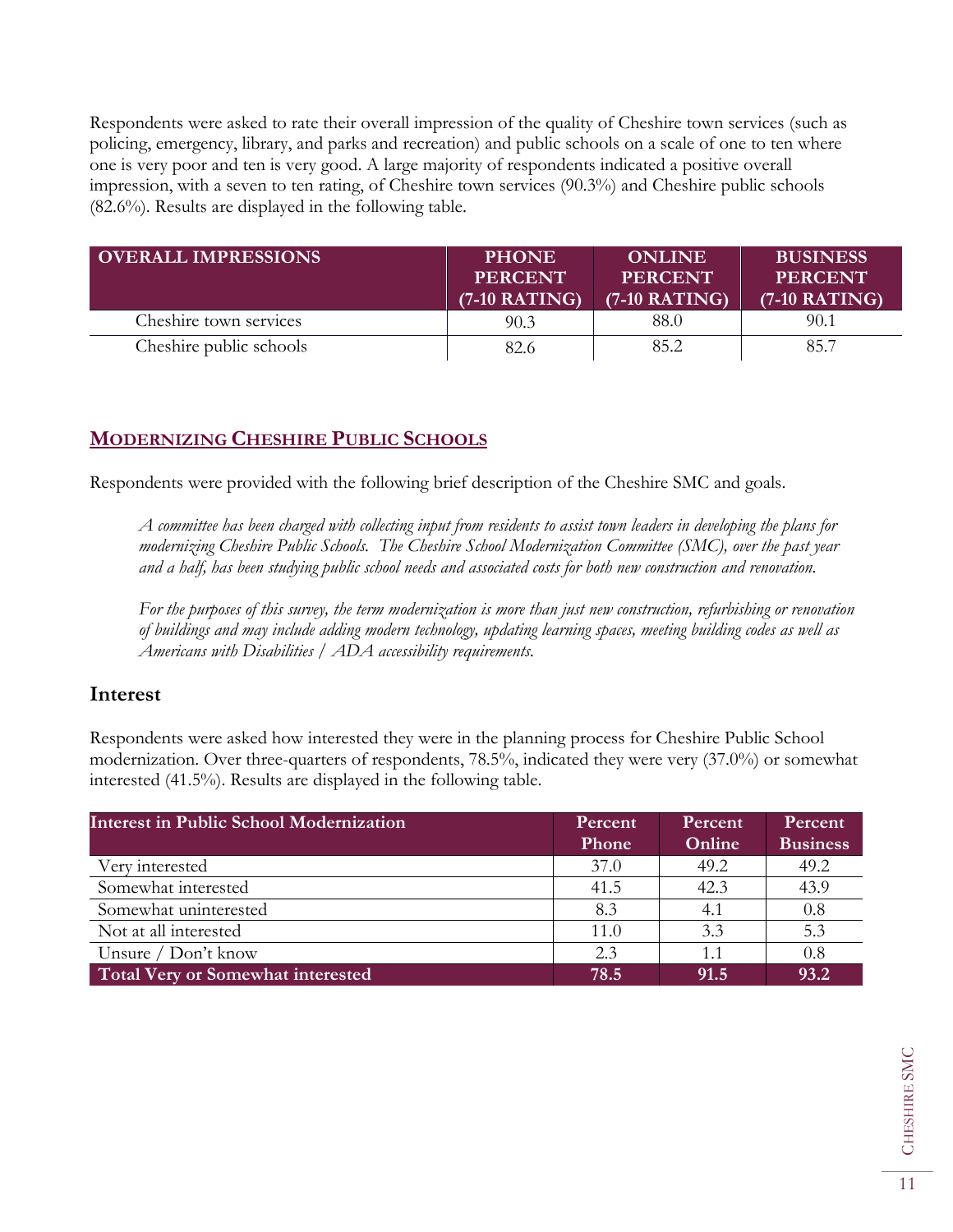Respondents were asked how important it is that Cheshire Public Schools are modernized. A large percentage, 86.5%, indicated modernization was very (54.3%) or somewhat important (32.3%). Results are displayed in the following table.

| <b>Importance of Public School Modernization</b> | Percent | Percent | Percent         |
|--------------------------------------------------|---------|---------|-----------------|
|                                                  | Phone   | Online  | <b>Business</b> |
| Very important                                   | 54.3    | 66.8    | 65.2            |
| Somewhat important                               | 32.3    | 25.9    | 26.5            |
| Somewhat unimportant                             | 5.3     | 3.3     | 2.3             |
| Not at all important                             | 6.3     | 2.9     | 5.3             |
| Unsure $/$ Don't know                            | 2.0     | 1.1     | 0.8             |
| Total Very or Somewhat important                 | 86.5    | 92.7    | 91.7            |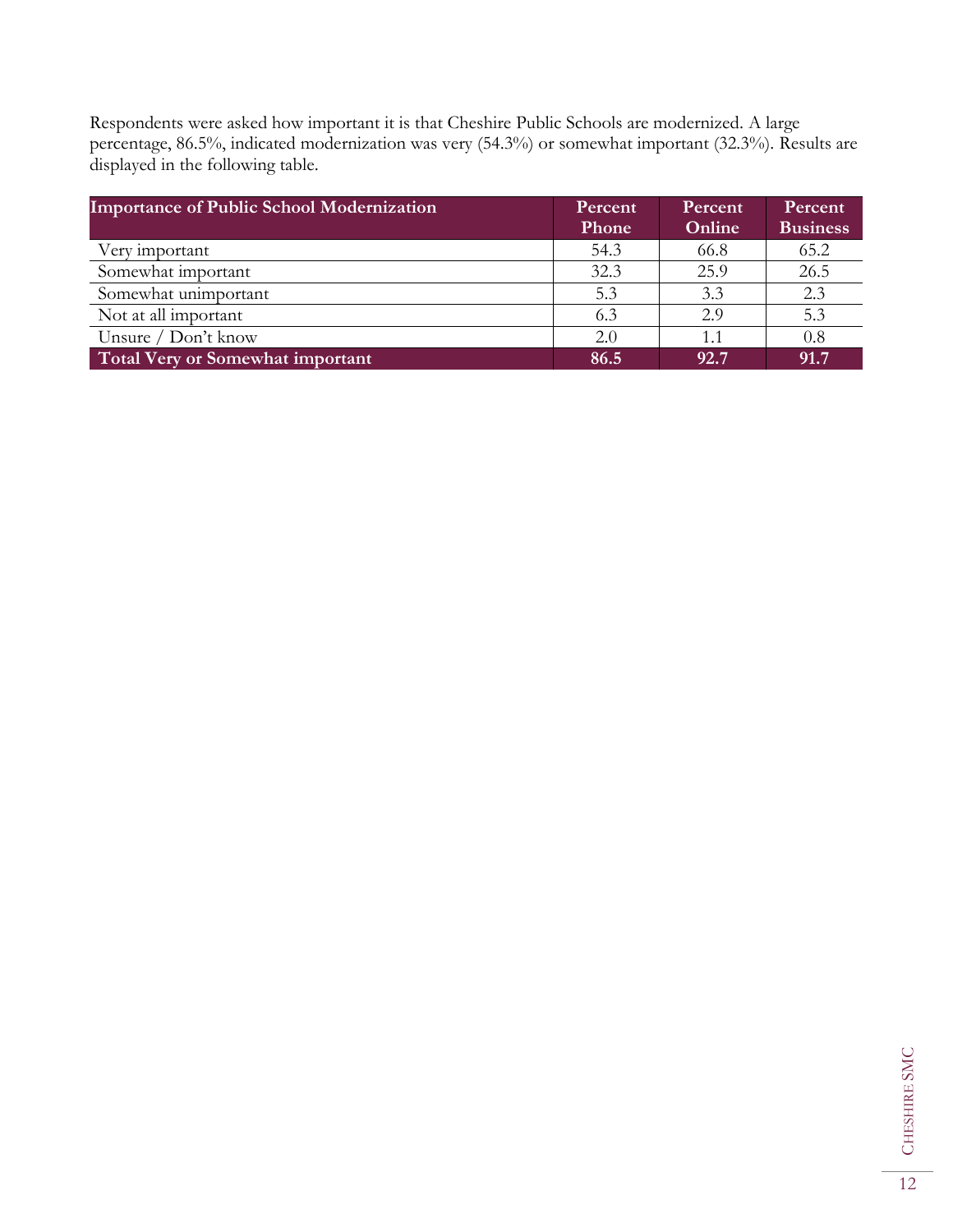Respondents were asked to name the most important considerations in the town modernization effort. Highest considerations included improving IT or technology (38.8%), schools should improve air quality / ventilation (29.8%) and modernization of schools (29.8%). Results are displayed in the following table.

| <b>Important Considerations</b>                                  | Percent<br>Phone | Percent<br>Online | Percent<br><b>Business</b> |
|------------------------------------------------------------------|------------------|-------------------|----------------------------|
| Improving IT or technology                                       | 38.8             | 54.3              | 45.5                       |
| Schools should improve air quality/ventilation                   | 29.8             | 73.2              | 56.1                       |
| Modernization of schools                                         | 29.8             | 59.1              | 53.0                       |
| Renovation of school building facilities                         | 27.0             | 44.0              | 48.5                       |
| School buildings should meet Americans with Disabilities (ADA)   |                  |                   |                            |
| requirements                                                     | 26.3             | 64.5              | 51.5                       |
| Schools should improve energy efficiency                         | 25.5             | 55.3              | 46.2                       |
| Schools that are better designed for teaching and learning       | 22.5             | $\overline{7}4.9$ | 54.5                       |
| Schools need to prevent overcrowding and meet space needs        | 21.8             | 60.4              | 46.2                       |
| Ensuring schools are built to codes                              | 21.5             | 57.1              | 46.2                       |
| New school construction                                          | 21.5             | 38.4              | 37.9                       |
| Schools that are safe and secure for students, faculty and staff | 20.8             | 80.5              | 59.1                       |
| Increasing services and spaces for students with special needs   | 20.0             | 40.3              | 31.1                       |
| Efforts to ensure our students graduate with competitive skills  | 17.8             | 60.2              | 37.9                       |
| Improved climate control and air conditioning                    | 15.8             | 60.0              | 41.7                       |
| Other                                                            | 15.8             | 2.7               | 4.5                        |
| Schools that are better designed to attract new families to town | 14.8             | 25.7              | 25.0                       |
| Increasing test scores                                           | 13.5             | 14.7              | 15.2                       |
| Improved athletic fields/playgrounds                             | 11.3             | 32.3              | 22.0                       |
| More arts programs                                               | 11.3             | 33.2              | 31.1                       |
| Improve traffic patterns for cars, buses and pedestrians         | 10.3             | 38.0              | 28.0                       |
| Improve driveway traffic patterns for pick up/drop off           | 9.8              | 42.6              | 33.3                       |
| All of the above                                                 | 8.5              | $\equiv$ $\equiv$ | 5.3                        |
| More athletic / sports programs                                  | 8.0              | 19.6              | 12.1                       |
| Increase storage space                                           | 5.3              | 10.7              | 9.8                        |
| None - no need for modernizing Cheshire Public Schools           | 4.3              | 2.8               | 2.3                        |
| Unsure/no suggestions                                            | 2.5              | $0.2\,$           | 1.5                        |

**Other responses included:** addressing mold and other repairs, more diverse teaching staff and materials, teach basics for integration into adult world, no improvements needed, wider range of classes, fewer funds for athletics, better teachers, consider decline of student enrollment, use of school bus GPS tracking, maintain K-6 programs, bullying to stop, new lockers for high school students, increased opportunity to walk / bike to schools, cost analysis or new building vs. renovation, life skill programs needed, more tech programs, elementary bathroom upgrades, schools to better share space, modify school start times for Dodd and CHS, new high school, inclusion of people with disabilities, improve education, safety and security, general repairs, focus on curriculum, alternative programs, and more space for social distancing.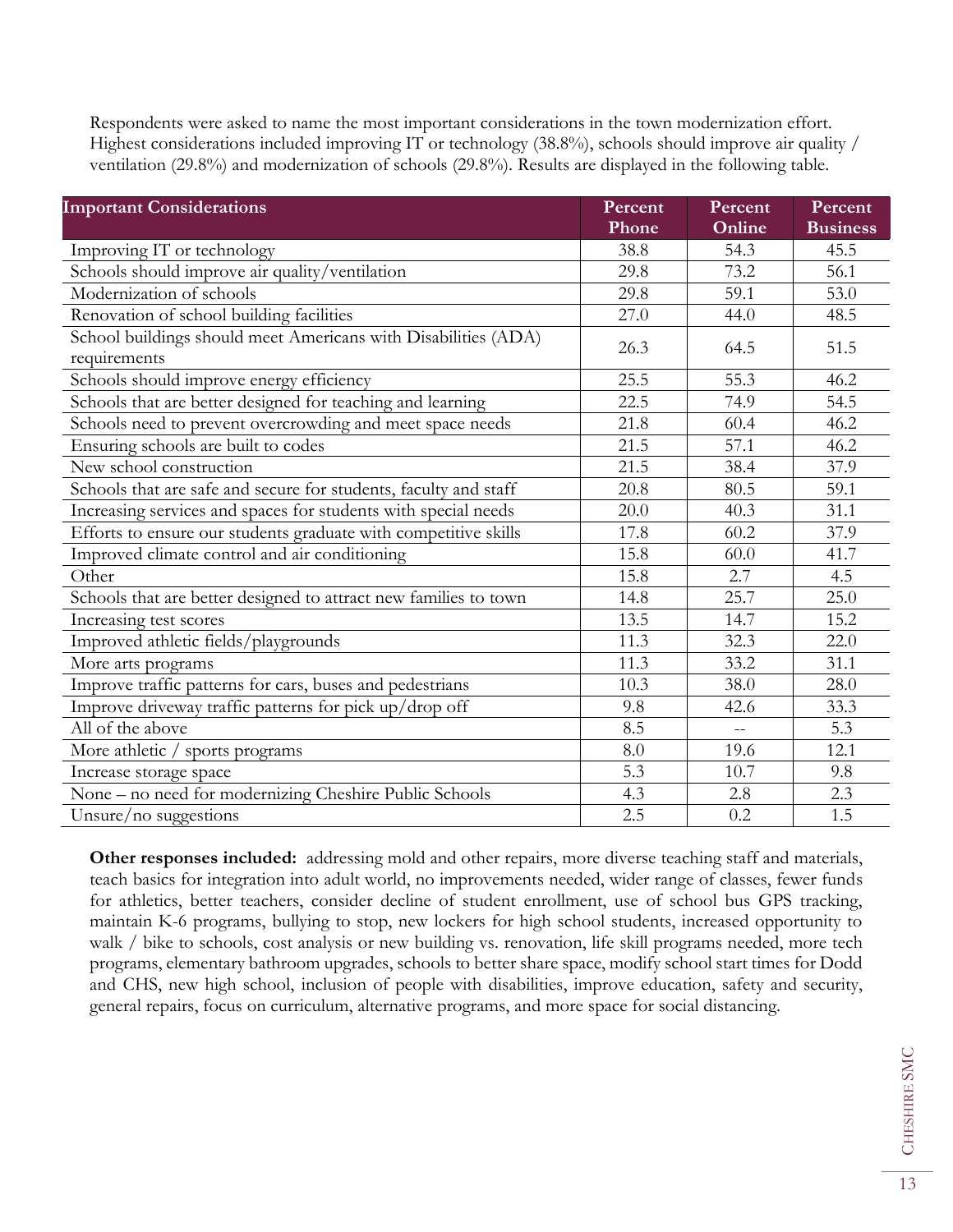## **Awareness/Knowledge**

Respondents were presented with several needs that have been identified by the Cheshire SMC that require attention. Needs that respondents were most aware of included: demand for school services and operational costs are increasing (84.0%) and older Cheshire public school buildings cost significantly more for maintenance and keep (79.3%).

Lower awareness was indicated for: some school buildings that do not currently meet Americans with Disabilities (ADA) requirements (59.3%) and there is potential for 15% public school enrollment growth between 2020 and 2025 which will result in accelerated overcrowding (48.0%).

The following table holds the cumulative totals, in declining order, for those indicating they were **very or somewhat aware** of the required attention.

| <b>Required Needs</b>                                                                                                                                                | Percent<br>Phone | Percent<br>Online | Percent<br><b>Business</b> |
|----------------------------------------------------------------------------------------------------------------------------------------------------------------------|------------------|-------------------|----------------------------|
| Demand for school services and operational costs are increasing                                                                                                      | 84.0             | 94.5              | 92.4                       |
| Older Cheshire school buildings cost significantly more for<br>maintenance and upkeep                                                                                | 79.3             | 84.7              | 84.8                       |
| Most Cheshire public schools were built in the 1950's                                                                                                                | 78.0             | 85.8              | 90.2                       |
| In 2014, the Kindergarten classes became full-day programs. This<br>change utilized additional classrooms                                                            | 73.5             | 83.9              | 82.6                       |
| Improvements for safety and security within the schools has been<br>identified as a need                                                                             | 72.0             | 83.4              | 81.8                       |
| Outdated Cheshire schools make it difficult to allow access to or<br>install newer technology                                                                        | 71.5             | 83.8              | 82.6                       |
| The last public school built was in the 1970's                                                                                                                       | 65.8             | 78.3              | 82.6                       |
| To more effectively serve our special education students and more<br>efficiently provide services, additional special education classes have<br>been created in town | 64.8             | 60.0              | 64.4                       |
| State funding provided to Cheshire for schools is stagnant                                                                                                           | 62.3             | 64.3              | 68.2                       |
| Some school buildings do not currently meet Americans with<br>Disabilities (ADA) requirements                                                                        | 59.3             | 59.5              | 62.1                       |
| Based on projections, there is potential for a 15% public school<br>enrollment growth between 2020 and 2025 which will result in<br>accelerated overcrowding         | 48.0             | 58.3              | 61.4                       |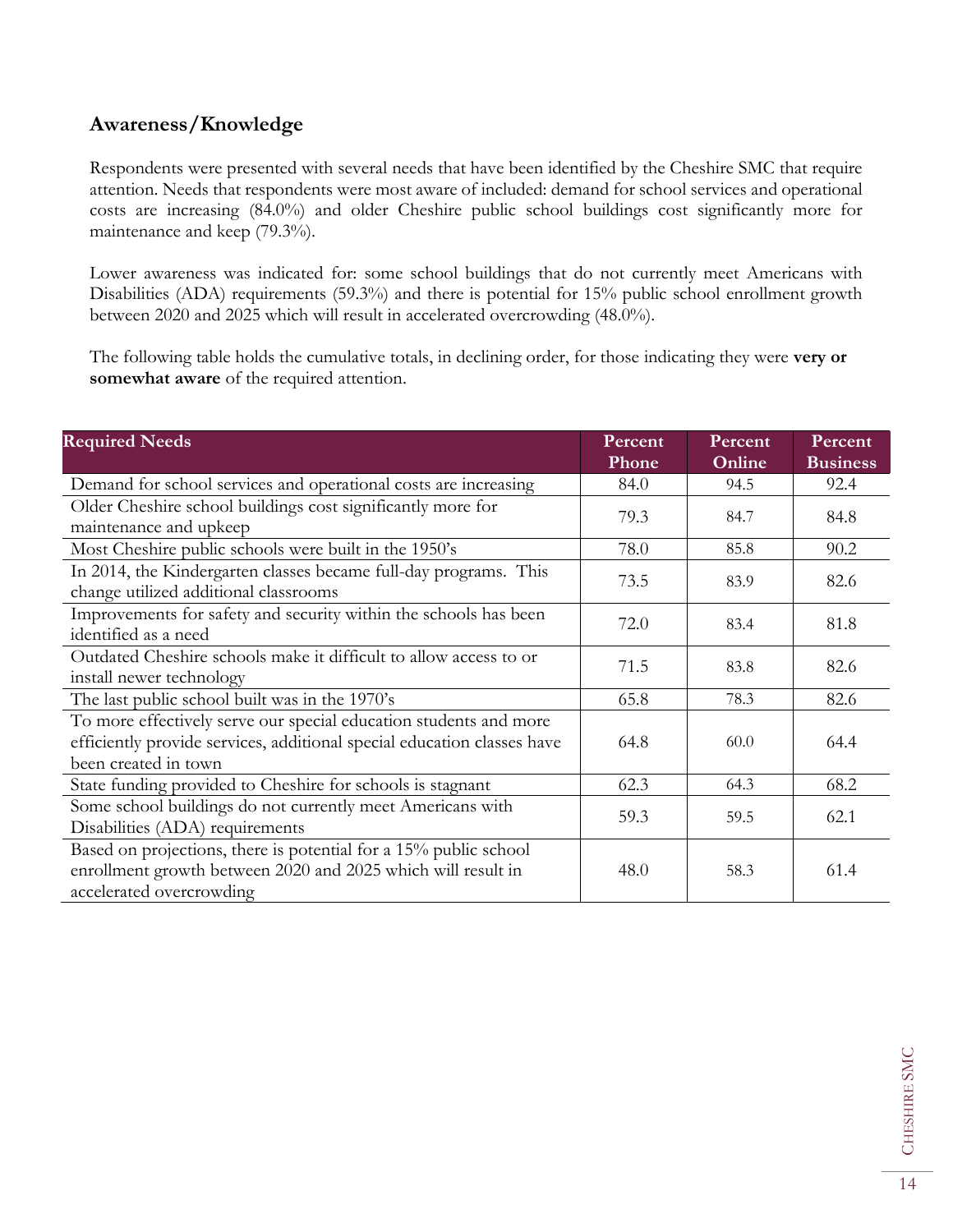## **Statements: Moving Forward**

Respondents were asked how strongly they agreed or disagreed with several statements related to Cheshire Public Schools. Respondents held the strongest agreement for the statements: public communication of modernization needs should distinguish between required and desired upgrades (93.8%), and I could be convinced to support funding school modernization if I clearly understood the need (90.3%).

The following table holds the cumulative totals, in declining order, for those indicating they **strongly or somewhat agreed** with the statement.

| <b>Statements on Moving Forward</b>                                                                     | Percent<br><b>Phone</b> | Percent<br>Online | Percent<br><b>Business</b> |
|---------------------------------------------------------------------------------------------------------|-------------------------|-------------------|----------------------------|
| Public communication of modernization needs should distinguish between<br>required and desired upgrades | 93.8                    | 94.5              | 93.2                       |
| I could be convinced to support funding school modernization if I clearly<br>understood the need        | 90.3                    | 89.3              | 86.4                       |
| Modernized public schools in Cheshire are important to preparing and<br>graduating competitive students | 88.5                    | 86.3              | 83.3                       |
| Modernized public schools in Cheshire are important to maintaining home<br>property values              | 87.3                    | 88.2              | 86.4                       |
| Having modern school facilities in Cheshire will impact economic<br>development in a positive way       | 82.3                    | 83.2              | 78.8                       |
| Education quality is impacted by the quality of school facilities                                       | 81.8                    | 83.6              | 80.3                       |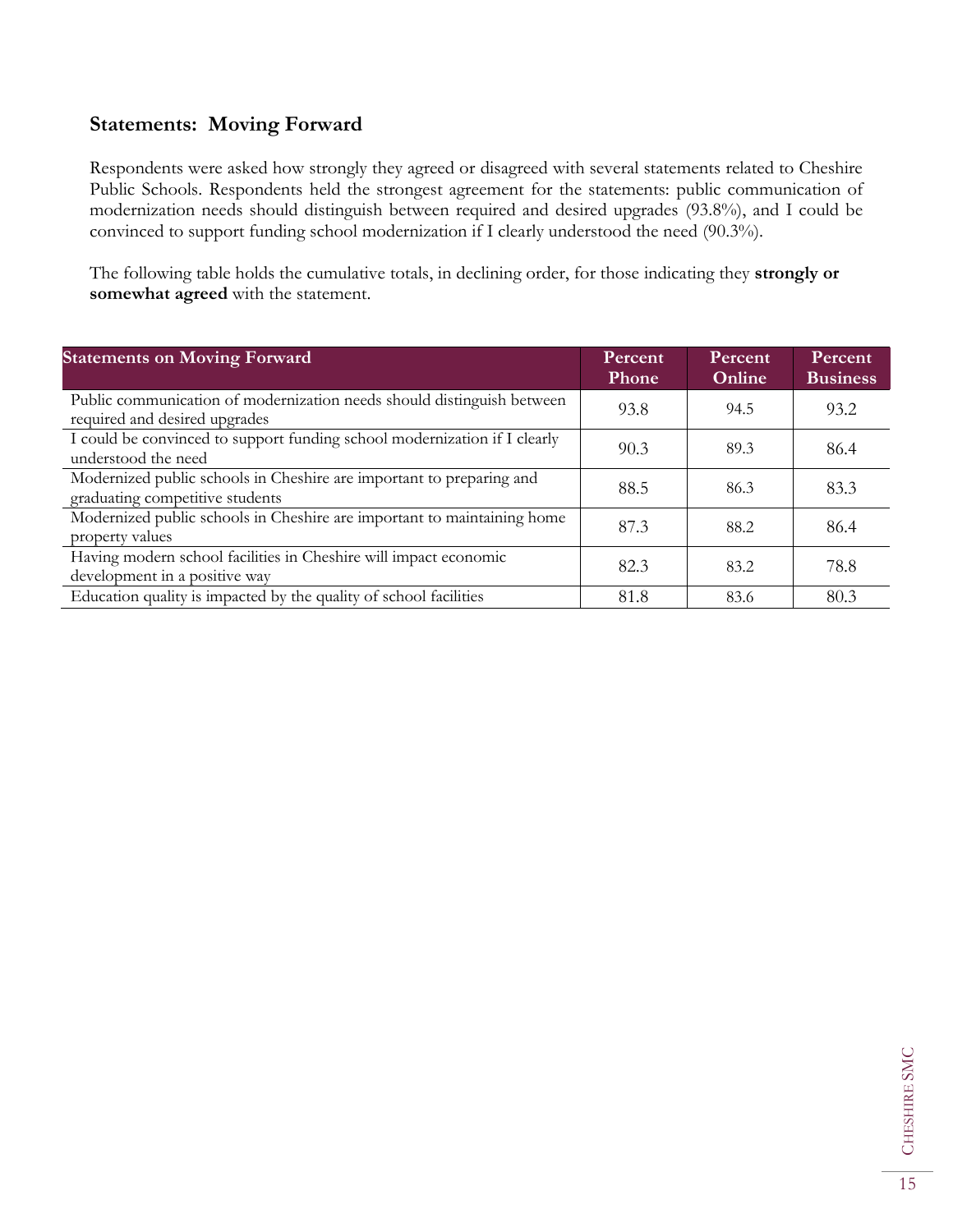## **Support and Opposition**

Respondents were provided with the following statements:

*An independent study has projected an increase in Cheshire enrollment at the K-6 level of more than 650 students and an increase in enrollment at the grade 7 – 8 level of 200 students over the next decade which will exceed the system's student capacity.*

*The Cheshire School Modernization Committee has studied various scenarios for updating the schools and providing the needed additional space to meet projected future needs.* 

While the final details and associated costs are not yet available, respondents were asked, generally and overall, how likely they are to support or oppose the modernization of Cheshire Public Schools in a referendum.

A large majority (84.8%) suggested they would either strongly support (50.7%) or somewhat support (34.0%) school modernization in a referendum. Others noted they would be somewhat or strongly opposed (11.1%). A few said, "it depends" (2.5%) or were unsure (1.8%).

| Support for / opposition to public-school modernization | Percent      | Percent | Percent         |
|---------------------------------------------------------|--------------|---------|-----------------|
|                                                         | <b>Phone</b> | Online  | <b>Business</b> |
| Strongly support                                        | 50.7         | 65.4    | 62.1            |
| Somewhat support                                        | 34.0         | 17.4    | 18.9            |
| <b>Total Support</b>                                    | 84.8         | 82.8    | 81.1            |
| Somewhat oppose                                         | 6.3          | 4.2     | 3.8             |
| Strongly oppose                                         | 4.8          | 4.1     | 7.6             |
| <b>Total Oppose</b>                                     | 11.1         | 8.3     | 11.4            |
| Depends                                                 | 2.5          | 6.9     | 6.8             |
| Unsure / Don't know                                     | 1.8          | 2.0     | 0.8             |

In an open-end format question, all respondents were asked why they supported or opposed public school modernization. A second open-end format question followed asking each respondent to name three or four things they would need to see, hear, or better understand before they would be likely or even more likely to support modernizing Cheshire public schools in a November 2021 referendum.

Over one thousand responses to these open-end format questions were collected and are presented within the appendix to this report.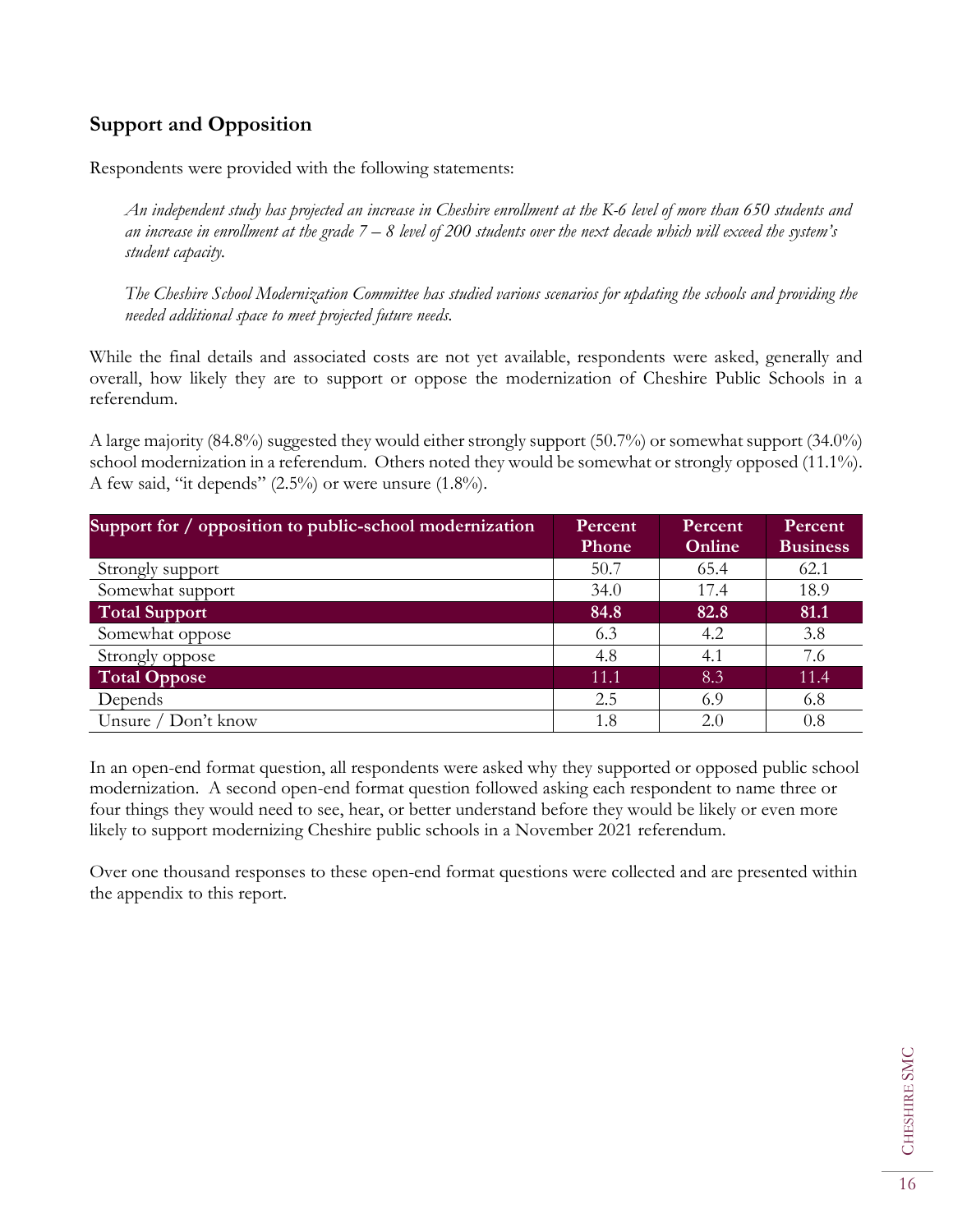## **COMMUNICATION**

Respondents were asked where they usually get information about the Cheshire public school system and town. The leading sources included local print newspapers, friends/neighbors/family/co-workers, and websites.

| <b>Sources for Information</b>                            | Percent | Percent | Percent         |
|-----------------------------------------------------------|---------|---------|-----------------|
|                                                           | Phone   | Online  | <b>Business</b> |
| Local newspapers: printed                                 | 51.2    | 44.0    | 47.7            |
| Friends / Family / Neighbors/ Co-workers                  | 33.3    | 39.8    | 39.4            |
| Internet / Websites                                       | 22.5    | 57.1    | 50.0            |
| Other                                                     | 14.0    | 2.7     | 9.8             |
| Directly from schools / school system                     | 12.3    | 38.2    | 32.6            |
| Cheshire Town Website                                     | 12.0    | 17.3    | 15.9            |
| Cheshire Schools Website                                  | 11.8    | 33.3    | 25.0            |
| Local newspapers: Online                                  | 11.5    | 15.9    | 16.7            |
| Social Media such as Facebook                             | 11.0    | 49.1    | 34.8            |
| Cheshire Town communication                               | 9.0     | 34.9    | 26.5            |
| Emails                                                    | 8.5     | 32.4    | 18.9            |
| TV                                                        | 5.5     | 5.9     | 2.3             |
| The Cheshire School Modernization Committee FaceBook page | 5.5     | 15.5    | 14.4            |
| Cheshire School Modernization Committee website           | 5.0     | 16.3    | 15.9            |
| DK                                                        | 2.5     | 0.9     | 1.5             |
| / Brochures<br><b>Flyers</b>                              | 2.3     | 1.9     | 2.3             |
| Radio                                                     | 1.8     | 1.1     | 1.5             |
| Employer                                                  | 1.8     | 5.2     | 3.8             |
| Nextdoor or similar community forum                       | 1.8     | 5.3     | 3.8             |
| State news outlets (papers, radio, TV)                    | 1.5     | 4.4     | 2.3             |
| Direct mail                                               | 1.3     | 3.0     | 3.0             |
| Cheshire School Modernization Committee Twitter page      | 1.0     | 3.7     | 4.5             |
| <b>Blogs</b>                                              | 0.8     | 0.4     | 0.8             |

**Other responses included:** Personal visits to the school, students, serving in government, town committee members, watching meetings, PTO meetings, CPS teachers and administrators, employees, local coffee shops, word of mouth, going to Town Hall, The Cheshire Podcast, and BOE members.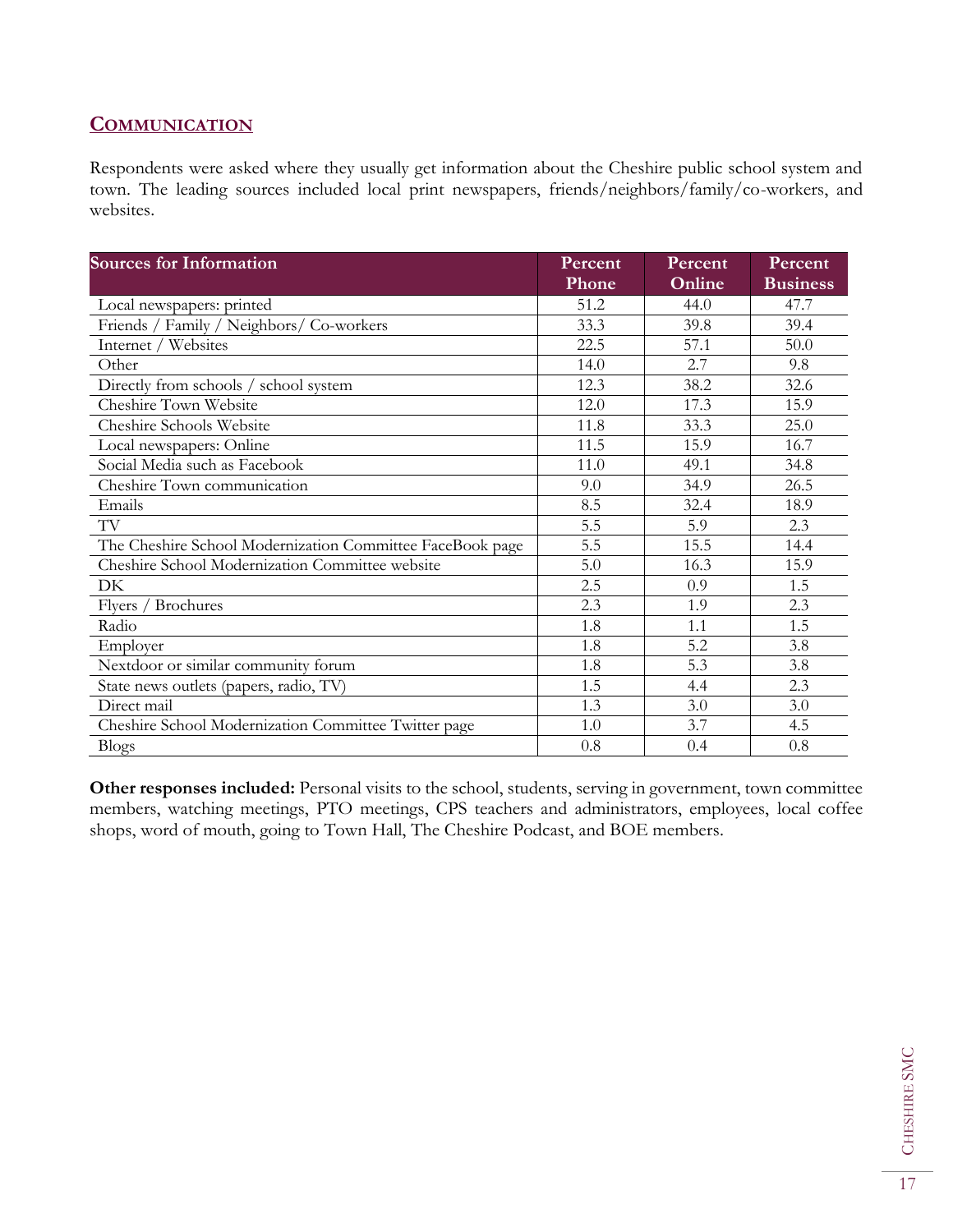Respondents were asked which, if any, social media platforms they use. The following table depicts the results collected.

| Social media platforms used         | Percent<br><b>Phone</b> | Percent<br>Online | Percent<br><b>Business</b> |
|-------------------------------------|-------------------------|-------------------|----------------------------|
| Facebook                            | 56.0                    | 79.5              | 75.8                       |
| Don't Use Social Media              | 33.5                    | 9.7               | 15.2                       |
| Twitter                             | 20.8                    | 28.0              | 28.0                       |
| Instagram                           | 17.8                    | 45.8              | 37.9                       |
| YouTube                             | 10.0                    | 42.3              | 34.1                       |
| LinkedIn                            | 6.3                     | 26.1              | 24.2                       |
| Pinterest                           | 4.8                     | 21.4              | 15.2                       |
| Other                               | 4.8                     | 1.3               | 2.3                        |
| Snap Chat                           | 3.8                     | 8.9               | 6.1                        |
| Tik Tok                             | 2.0                     | 8.5               | 8.3                        |
| Nextdoor or similar community forum | 1.8                     | 7.6               | 2.3                        |
| Parler                              | 1.3                     | 1.0               | 1.5                        |
| WeChat                              | 1.3                     | 0.6               | 1.5                        |
| Yelp                                | 1.0                     | 7.9               | 3.0                        |
| Vero                                | 1.0                     | 0.4               | 0.8                        |
| Tumblr                              | 1.0                     | 0.8               | 0.0                        |
| WhatsApp                            | 1.0                     | 9.3               | 6.1                        |
| Foursquare                          | 0.8                     | 0.3               | 1.5                        |
| Gab                                 | 0.8                     | $\cdot$ 3         | 0.8                        |

**Other responses included:** Email, Reddit, Tumblr, Telegram, and MeWe.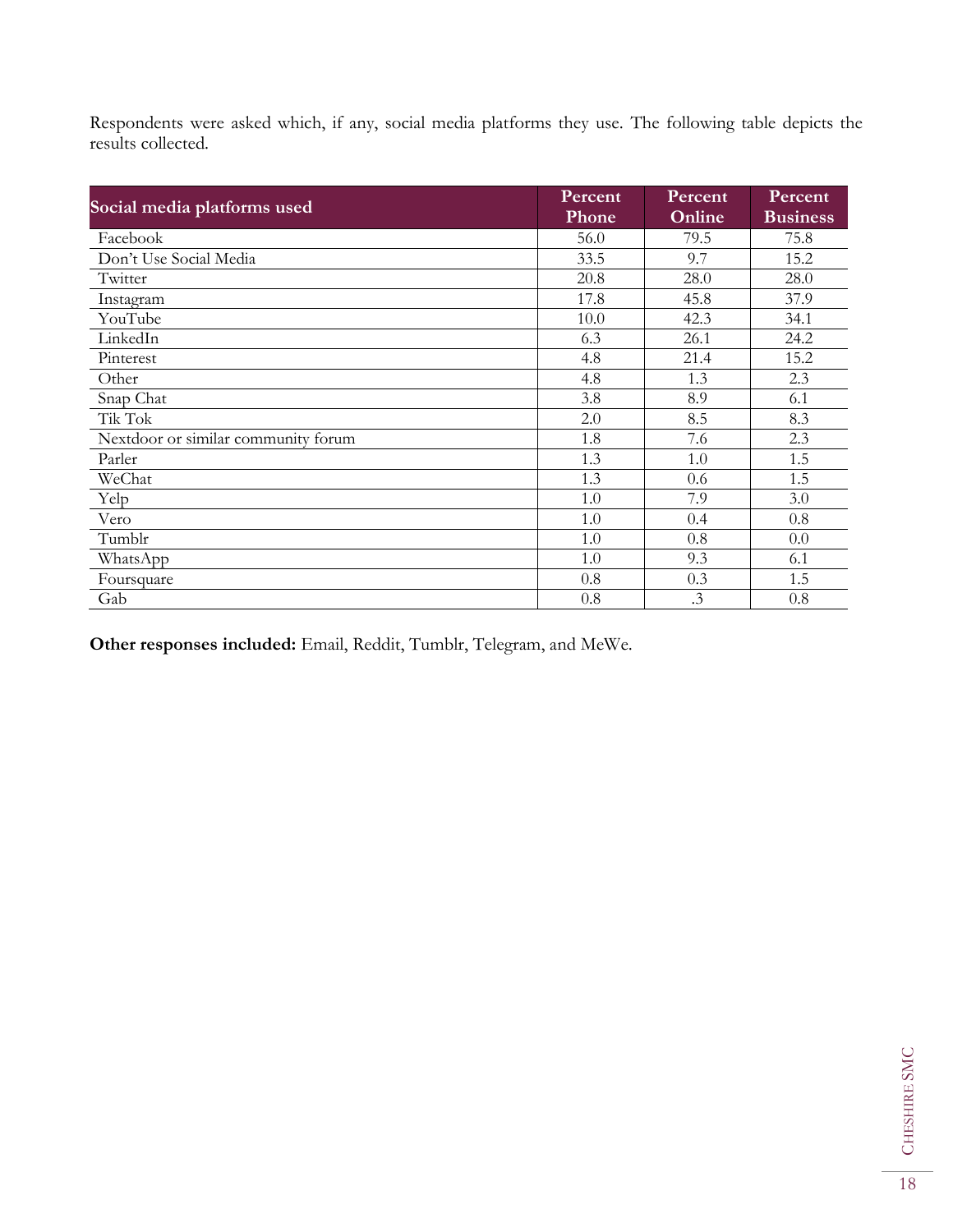## **HISTORY OF CHESHIRE PUBLIC SCHOOL USE**

Respondents were asked which, if any, Cheshire Public Schools (inside or fields) they had visited or used over the years for any reason. Results are displayed here in declining order by phone data.

| <b>Public School Usage History</b> | Percent<br><b>Phone</b> | Percent<br>Online | Percent<br><b>Business</b> |
|------------------------------------|-------------------------|-------------------|----------------------------|
| Cheshire High School               | 76.0                    | 87.8              | 88.6                       |
| Dodd Middle School                 | 57.3                    | 71.7              | 78.8                       |
| Highland School                    | 48.0                    | 70.3              | 75.8                       |
| Doolittle School                   | 39.5                    | 55.5              | 58.3                       |
| Norton School                      | 38.5                    | 55.0              | 68.2                       |
| Chapman School                     | 35.3                    | 52.0              | 52.3                       |
| Darcey School                      | 32.8                    | 52.0              | 54.5                       |
| Humiston School                    | 21.5                    | 27.5              | 35.6                       |
| None/Have not visited/use any      | 5.0                     | 1.7               | 0.8                        |
| Unsure/Don't know                  | 2.0                     | 0.3               | 0.0                        |

Respondents who have visited school facilities were asked to indicate the reasons for the visits or usage. Results are presented here in declining order by phone data.

| <b>Reasons for visit</b>             | Percent<br>Phone | Percent<br>Online | <b>Percent</b><br><b>Business</b> |
|--------------------------------------|------------------|-------------------|-----------------------------------|
| Athletic fields/sport events         | 52.4             | 69.4              | 65.6                              |
| Voting                               | 51.6             | 74.5              | 71.0                              |
| Parent/teacher events or conferences | 44.4             | 75.6              | 63.4                              |
| Student events or productions        | 36.6             | 69.0              | 64.9                              |
| Family events                        | 33.6             | 30.7              | 26.0                              |
| Inside sporting events               | 27.2             | 47.5              | 47.3                              |
| Community meetings /<br>events       | 26.1             | 51.4              | 51.9                              |
| Other                                | 22.8             | 12.2              | 17.6                              |
| Volunteering                         | 16.4             | 31.0              | 32.1                              |
| Adult education                      | 10.5             | 15.4              | 15.3                              |
| Exercise using school facilities     | 9.4              | 13.9              | 16.0                              |
| Shelter / Emergency facility use     | 2.4              | 2.6               | 3.1                               |
| Don't know / Unsure                  | 1.6              | 0.2               | 0.0                               |

**Other responses included:** Substitute teacher, early intervention program, current employee, past employee, past student, professional activities, Scouts, driving children to/from school, YMCA Summer Camp, Cheshire Train Show, member of town and state government, kindergarten orientation, playground, tour of school, adult league sports, SAT testing, Ion bank half marathon, holiday events, religious school classes, musical competitions, tutoring, and business interactions.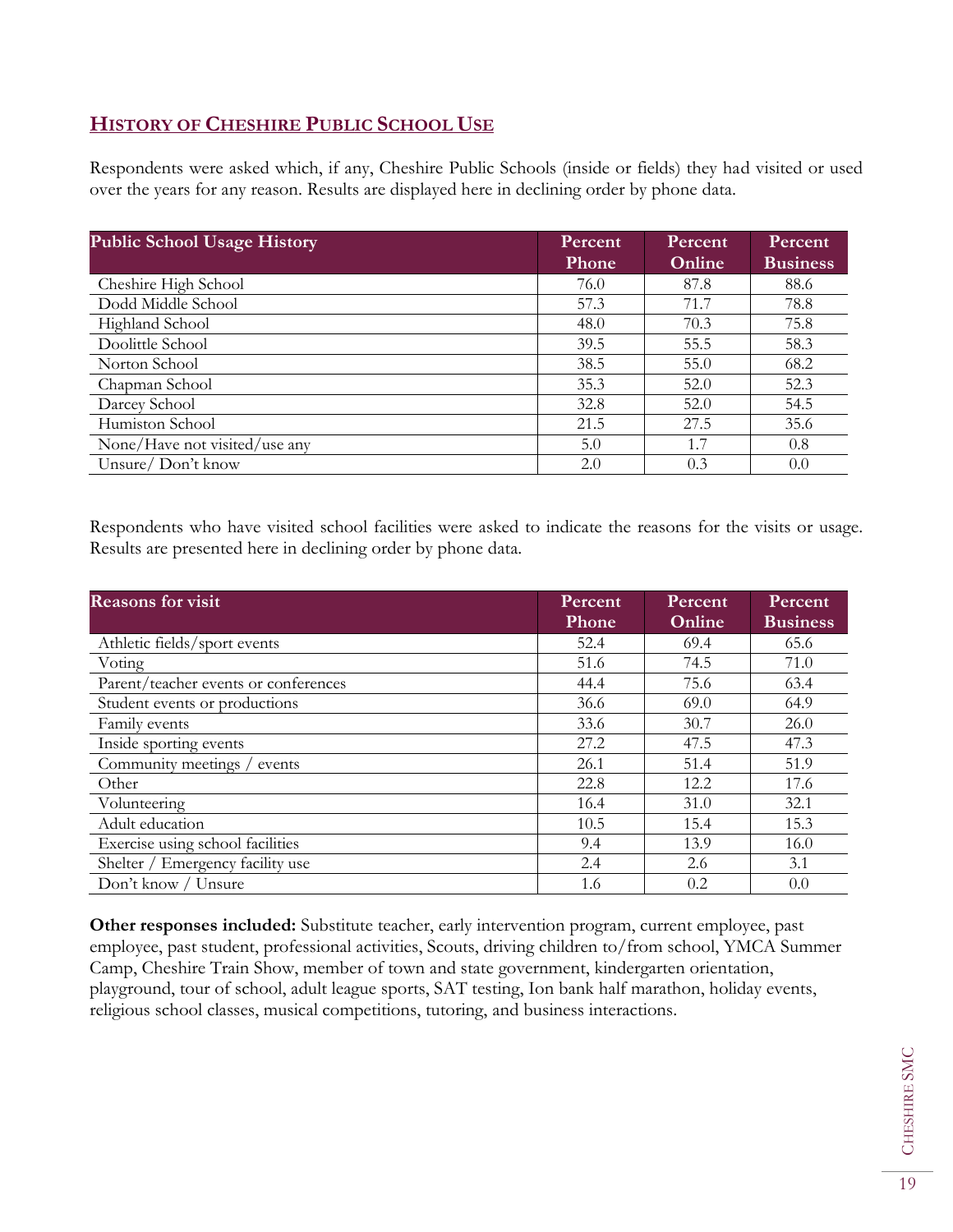## **DEMOGRAPHICS**

| YEARS LIVED IN CHESHIRE | <b>PERCENT</b><br><b>PHONE</b> | <b>PERCENT</b><br><b>ONLINE</b> |
|-------------------------|--------------------------------|---------------------------------|
| Less than 5             | 8.8                            | 13.8                            |
| 5 to less than 10       | 10.8                           | 15.1                            |
| 10 to less than $20$    | 23.8                           | 24.8                            |
| 20 years or more        | 54.8                           | 45.0                            |
| Don't know / Unsure     | 1.0                            | 0.1                             |
| Refused                 | 1.0                            | 1.2.                            |
| <b>AVERAGE</b>          | 24.1                           | 22.7                            |

| <b>AGE</b>  | <b>PERCENT</b><br><b>PHONE</b> | <b>PERCENT</b><br><b>ONLINE</b> |
|-------------|--------------------------------|---------------------------------|
| 18-24       | 6.8                            | 1.4                             |
| 25-34       | 10.8                           | 6.2                             |
| 35-44       | 16.8                           | 33.0                            |
| 45-54       | 22.0                           | 28.7                            |
| 55-64       | 24.5                           | 15.0                            |
| 65 or older | 19.3                           | 13.8                            |
| Refused     |                                | 1.9                             |

| <b>CHILDREN</b>                                                                             | <b>PERCENT</b><br><b>PHONE</b> | <b>PERCENT</b><br><b>ONLINE</b> |
|---------------------------------------------------------------------------------------------|--------------------------------|---------------------------------|
| No children                                                                                 | 20.5                           | 7.0                             |
| Children not yet of school age (pre-school or<br>younger)                                   | 7.5                            | 14.4                            |
| Children of school age currently attending Cheshire<br>schools                              | 30.0                           | 57.1                            |
| Children of school age not attending Cheshire<br>schools (private school, home school, etc) | 2.0                            | 3.1                             |
| Children who started in the Cheshire schools but<br>left for private or other schools       | 3.3                            | 4.2                             |
| Older (over 18) children who attended Cheshire<br>schools in the past                       | 34.0                           | 31.1                            |
| Older (over 18) children who did not attend                                                 |                                |                                 |
| Cheshire schools (such as didn't live in Cheshire /<br>attended private)                    | 8.5                            | 3.9                             |
| Unsure / Don't know                                                                         | 1.0                            | 0.1                             |
| Refused                                                                                     | 1.3                            | 1.2                             |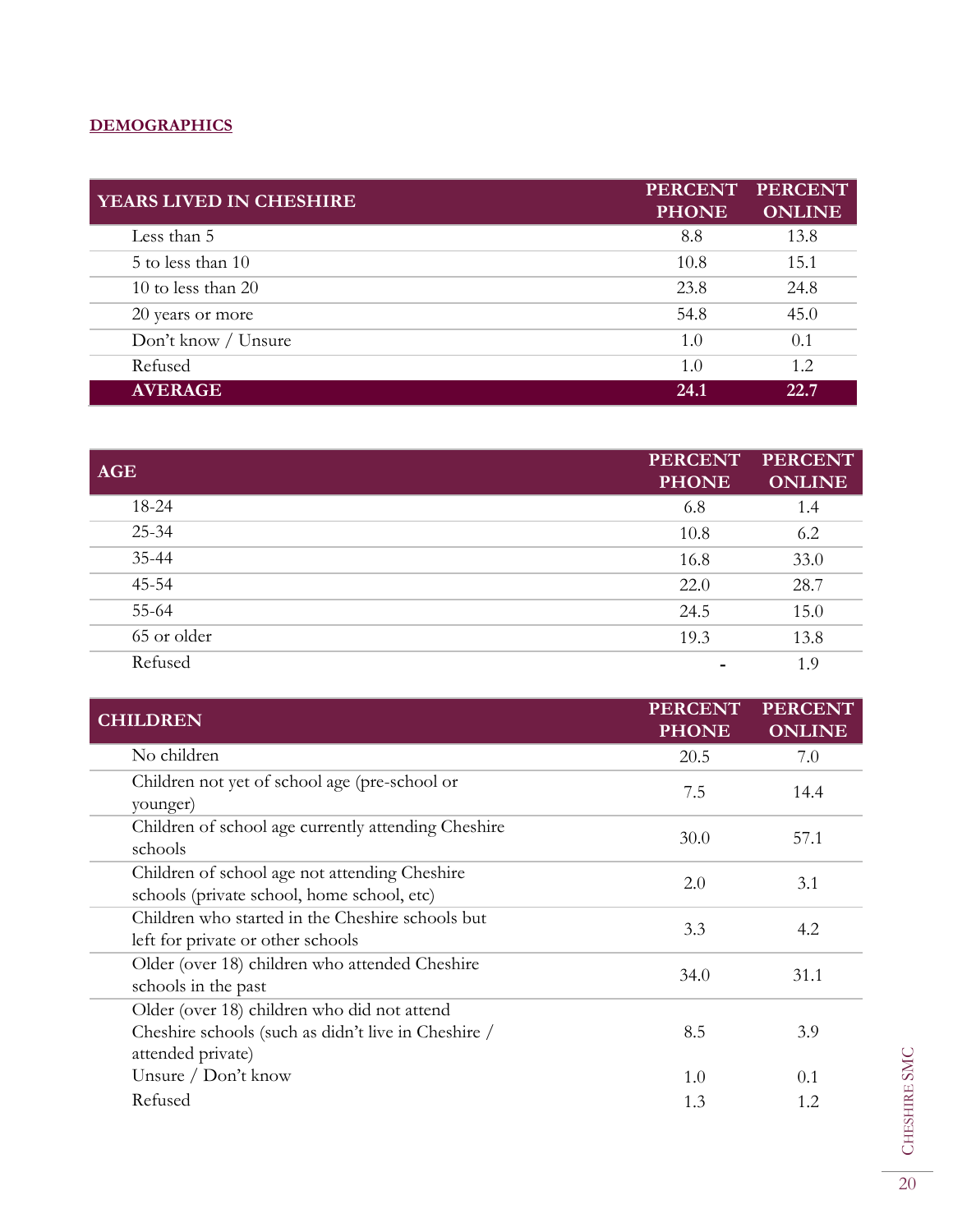| LIKELINESS TO VOTE IN A SCHOOL<br><b>MODERNIZATION REFERENDUM</b> | <b>PERCENT</b><br><b>PHONE</b> | <b>PERCENT</b><br><b>ONLINE</b> |
|-------------------------------------------------------------------|--------------------------------|---------------------------------|
| Very likely                                                       | 76.0                           | 86.0                            |
| Somewhat likely                                                   | 14.2                           | 9.2                             |
| Somewhat unlikely                                                 | 3.5                            | 1.2                             |
| Not at all likely                                                 | 2.8                            | 1.4                             |
| Unsure                                                            | 3.5                            |                                 |

| <b>INCOME</b>                    | <b>PERCENT</b><br><b>PHONE</b> | <b>PERCENT</b><br><b>ONLINE</b> |
|----------------------------------|--------------------------------|---------------------------------|
| Under \$50,000                   | 6.0                            | 2.8                             |
| \$50,000 to less than \$75,000   | 7.8                            | 4.3                             |
| \$75,000 to less than \$100,000  | 11.3                           | 7.2                             |
| \$100,000 to less than \$175,000 | 18.0                           | 28.7                            |
| \$175,000 to less than \$200,000 | 6.3                            | 11.0                            |
| \$200,000 to less than \$225,000 | 5.0                            | 6.6                             |
| \$225,000 to less than \$250,000 | 2.5                            | 5.2                             |
| \$250,000 to less than \$300,000 | 1.5                            | 4.9                             |
| \$300,000 or more                | 4.8                            | 7.4                             |
| Unsure                           | 7.5                            | $\cdot$ 3                       |
| Prefer not to answer / refused   | 29.5                           | 21.6                            |

| <b>ATTENDANCE ZONE</b> | <b>PERCENT</b><br><b>PHONE</b> | <b>PERCENT</b><br><b>ONLINE</b> |
|------------------------|--------------------------------|---------------------------------|
| Chapman School         | 17.5                           | 16.6                            |
| Doolittle School       | 22.3                           | 26.0                            |
| Highland School        | 31.3                           | 34.6                            |
| Norton School          | 19.3                           | 20.3                            |
| Don't know/ Unsure     | 9.8                            | クら                              |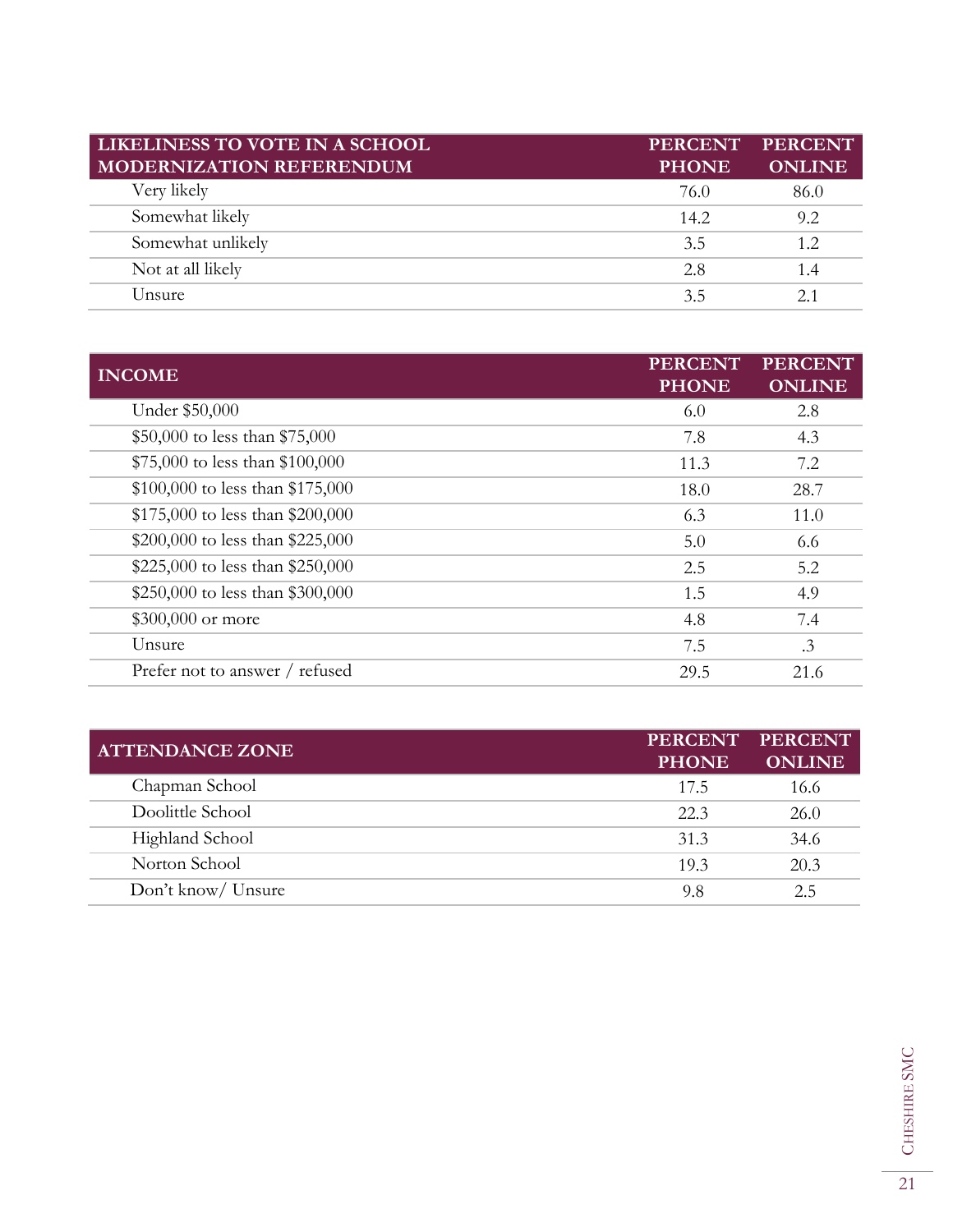| <b>VOTING LOCATION</b>                                    | <b>PERCENT</b><br><b>PHONE</b> | <b>PERCENT</b><br><b>ONLINE</b> |
|-----------------------------------------------------------|--------------------------------|---------------------------------|
| District 1: Cheshire High School, 525 South Main Street   | 19.5                           | 24.0                            |
| District 2: Chapman School, 38 Country Club Road          | 11.3                           | 11.4                            |
| District 3: Artsplace, 1220 Waterbury Road                | 11.3                           | 10.9                            |
| District 4: Norton School, 414 N. Brooksvale Road         | 19.8                           | 19.7                            |
| District 5 and 5.3: Doolittle School, 735 Cornwall Avenue | 11.0                           | 11.3                            |
| District 6: Highland School, 490 Highland Avenue          | 13.8                           | 13.5                            |
| District 7: Dodd Middle School, 100 Park Avenue           | 7.5                            | 6.0                             |
| Don't know / Unsure                                       | 6.0                            | 3.2.                            |

| OWN / MANAGE BUSINESS? | <b>PHONE</b> | PERCENT PERCENT<br><b>ONLINE</b> |
|------------------------|--------------|----------------------------------|
| Yes                    |              | 10.4                             |
| No                     | 90.5         | 89.6                             |

| <b>GENDER</b>        | <b>PERCENT</b><br><b>PHONE</b><br>(by observation) | <b>PERCENT</b><br><b>ONLINE</b> |
|----------------------|----------------------------------------------------|---------------------------------|
| Man                  | 48.3                                               | 27.2                            |
| Woman                | 51.7                                               | 66.2                            |
| Transgender man      |                                                    | 0.1                             |
| Non-binary           |                                                    | 0.2                             |
| Prefer not to answer |                                                    | 6.1                             |
| Other                |                                                    | 0.1                             |